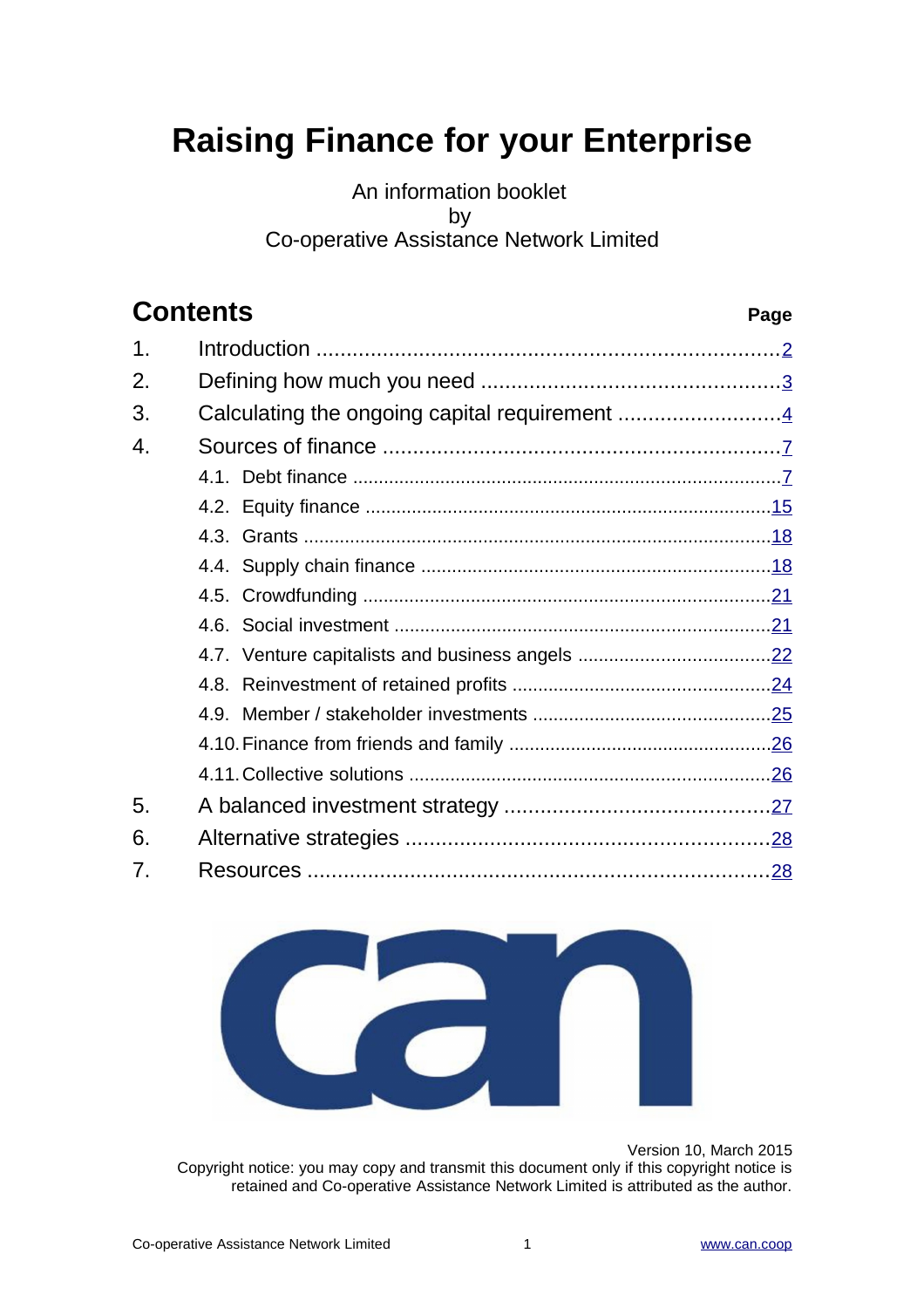# <span id="page-1-0"></span>**1. Introduction**

A well-run enterprise has a medium to long-term strategy running which ensures that it is sufficiently capitalised (i.e. it has sufficient money from loans, share investment and retained profits) to enable it to pursue its business development plan. If this is not the case the enterprise can find itself in a number of difficulties. For example:

- The enterprise operates at a level where its entire capital base (loans, share investment and retained profits) is insufficient to cover a loss which, in turnover terms (the level of sales), is relatively small. This is known as over-trading.
- The enterprise is unable to respond to demand because it is unable to afford purchases such as labour or raw material. This is referred to as being cash poor.
- The enterprise is unable to respond to new opportunity because it cannot afford to expand its productive capacity (the amount of sales the existing set up can generate). In this case, the business would be under-capitalised.

There are a variety of different sources of finance available to social businesses. The types of finance, as with private business, fall into the three types:

- Grants: A grant is a contribution, gift, or subsidy (in cash or kind) bestowed by a government or other organisation for specified purposes. Grants are usually conditional upon certain qualifications as to the use, maintenance of specified standards and/or a proportional contribution by the recipient or other grant funder.
- Debt: Debt finance commonly comprises of: short-term bank borrowings (such as overdraft); cash raised through debt instruments (such as bonds); financing such as operating leases; and trade credit.
- Equity: Equity capital is money that is invested in an enterprise that, in contrast to debt capital, is not repaid to the investors in the normal course of business. It represents the risk capital staked by the owners through the purchase of ordinary shares.

There are finance options available only to social businesses, by virtue of their social purpose and their engagement with community and social investors. The main alternative financing models used by social businesses are:

- Community shares: This is a term used to describe withdrawable share capital, a form of equity unique to registered co-operative and community benefit societies.
- Social investments: These are investments partially or completely made for social rather than financial returns.

Having worked through the business planning process, you should be clear on:

• How much capital you need for fixed capital investments (money that is invested in assets of durable nature for repeated use over a long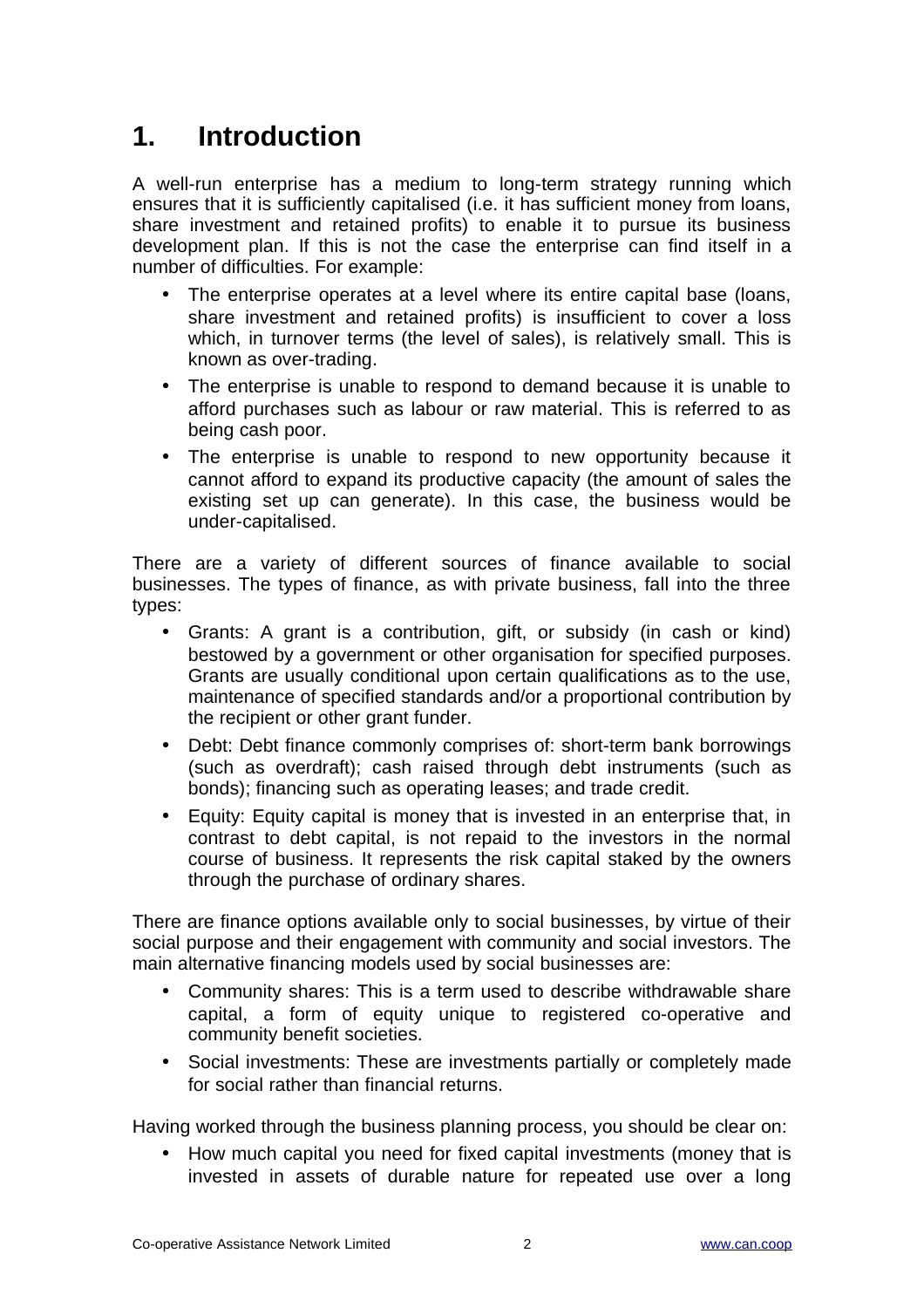period), long-term investment in invisibles (e.g. investment in skills, market development and product development) and working capital (the cash available for day-to-day operations of an organisation)

• Your ongoing capital requirement.

You can then go onto establish:

- What is a balanced investment strategy for your social business.
- Whether seeking investment is necessary are there alternative strategies for financing?

# <span id="page-2-0"></span>**2. Defining how much you need**

There are three main areas to consider. These are

- Fixed capital investments
- Long term investment in invisibles
- Working capital

#### **Fixed capital investments**

This is the purchase of capital goods retained within the enterprise and forming the core of the productive capacity, along with its people. The defining characteristic is that these are required by the people to carry out their work. Capital goods can include improvements to property, fixtures and fittings, trademarks and patents, as well as machinery.

Whether any individual investment is a good idea can be assessed through a calculation of Return On Capital Employed; by how much does the value of increased production or reduced cost – of labour or external purchasing – exceed the cost of purchase over its useful life, and does this rate of return exceed the cost of borrowing the capital? This is the ROCE test.

The proper enterprise attitude to the purchase of capital goods is very different to the proper attitude to the purchase of capital goods in private life. In our private lives we tend to feel that we should purchase capital goods like cars or freezers when we can afford the money. In enterprise the purchase of capital goods is not spending money, it is merely changing the form in which the money is held from liquid to fixed asset and we do this in order to be able to produce, thereby being able to afford our costs. The more that we can appropriately invest in capital equipment, the more productively and profitably we are able to work. The proper enterprise attitude to purchasing capital equipment is not "we will buy it when we can afford it" but "we must be able to afford it as soon as we predict that the ROCE test will be proven".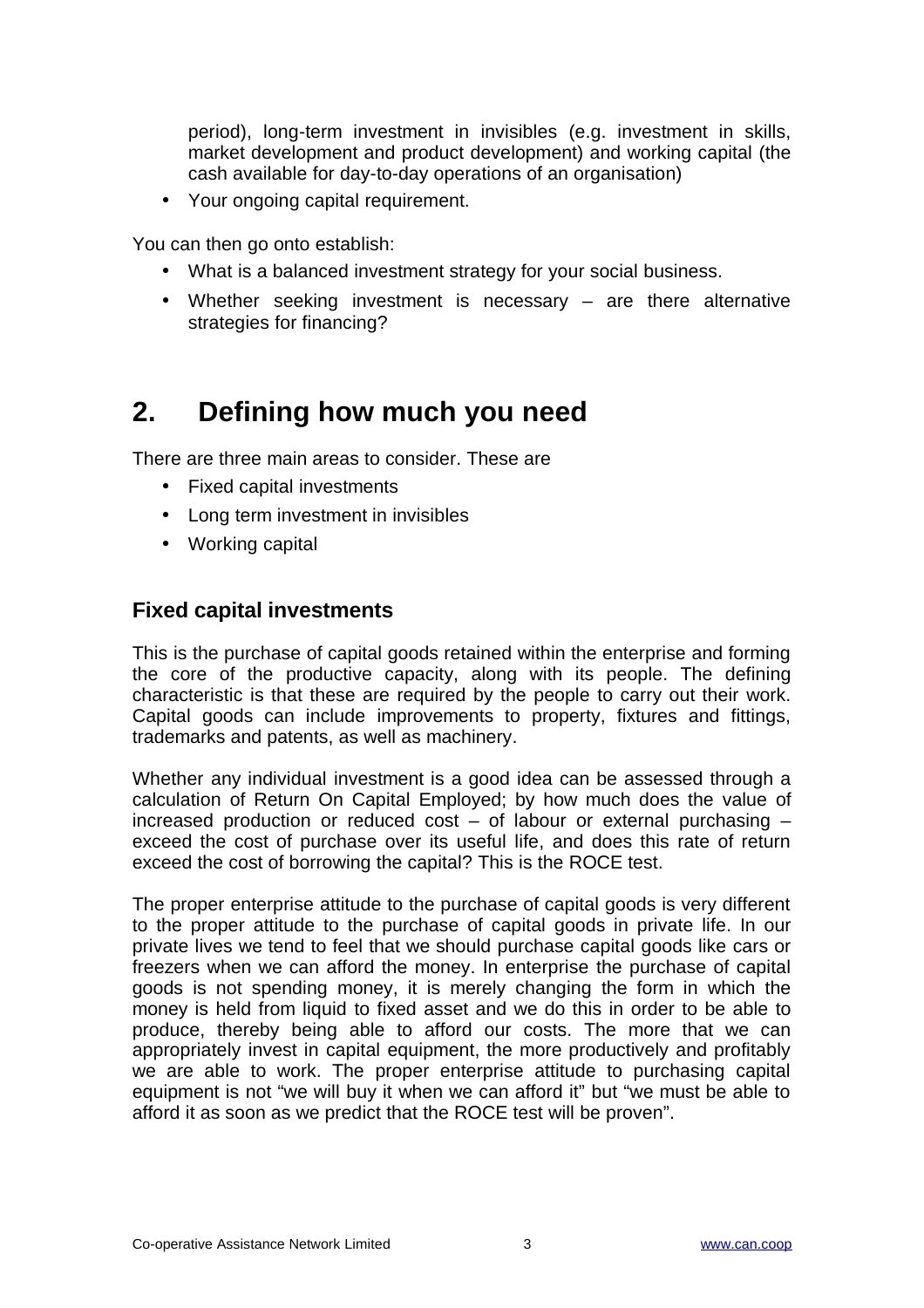#### **Investment in invisibles**

Invisibles include training, market research, marketing planning and production of marketing materials, product research and development where these are not routine ongoing work but geared to the launch of an enterprise or its re-launch into a higher turnover bracket or different market, the benefit of which will be realised over the years ahead. The same means of calculation as for fixed capital investment is appropriate to test viability of such investments. They are more problematical for an enterprise because they often cannot be shown as assets in the balance sheet of the company and look like cash flowing out instantly instead of gently over time by the mechanism of depreciation. For this reason under capitalised enterprises often under invest in people, product and marketing.

#### **Working capital**

If we look at the cash-to-cash cycle of the typical enterprise, we see that cash is paid out on staff costs and material costs before it is received back from customers. The money that is tied up in stock and work in progress plus what customers owe for earlier deliveries is the working capital requirement of an enterprise. The more an enterprise expands the greater its turnover and the greater the working capital requirement will be. Many enterprises have failed because they have missed this simple point and despite operating profitably and marketing successfully have been unable to raise the cash to pay for inputs, thus entering a tail spin of dislocation, low productivity and loss making.

## <span id="page-3-0"></span>**3. Calculating the ongoing capital requirement**

An enterprise should seek to have in place a capital sourcing and investment strategy to cover its needs in the above areas for some years ahead. This will obviate the need for recurring panics every couple of years and the casting around for emergency (and usually expensive) sources of funds. It will also enable an enterprise to form long-term relationships with sources of investment in which both parties feel secure. An enterprise expecting to be profitable should not expect to be immune from the need for outside financial backing. A profitable enterprise may well wish to expand faster than it can provide finance through retained profits. Those who run the enterprise may wish to have some of the profits distributed and/or used for other social outputs. There is something to be said for jam today as well as jam tomorrow.

Someone should therefore be addressing the issue "How much will we need to invest each year for the next five years and where is it coming from?". Of course this person will be operating with very little guidance if there is no enterprise development plan and no forecasts of future turnover to work from.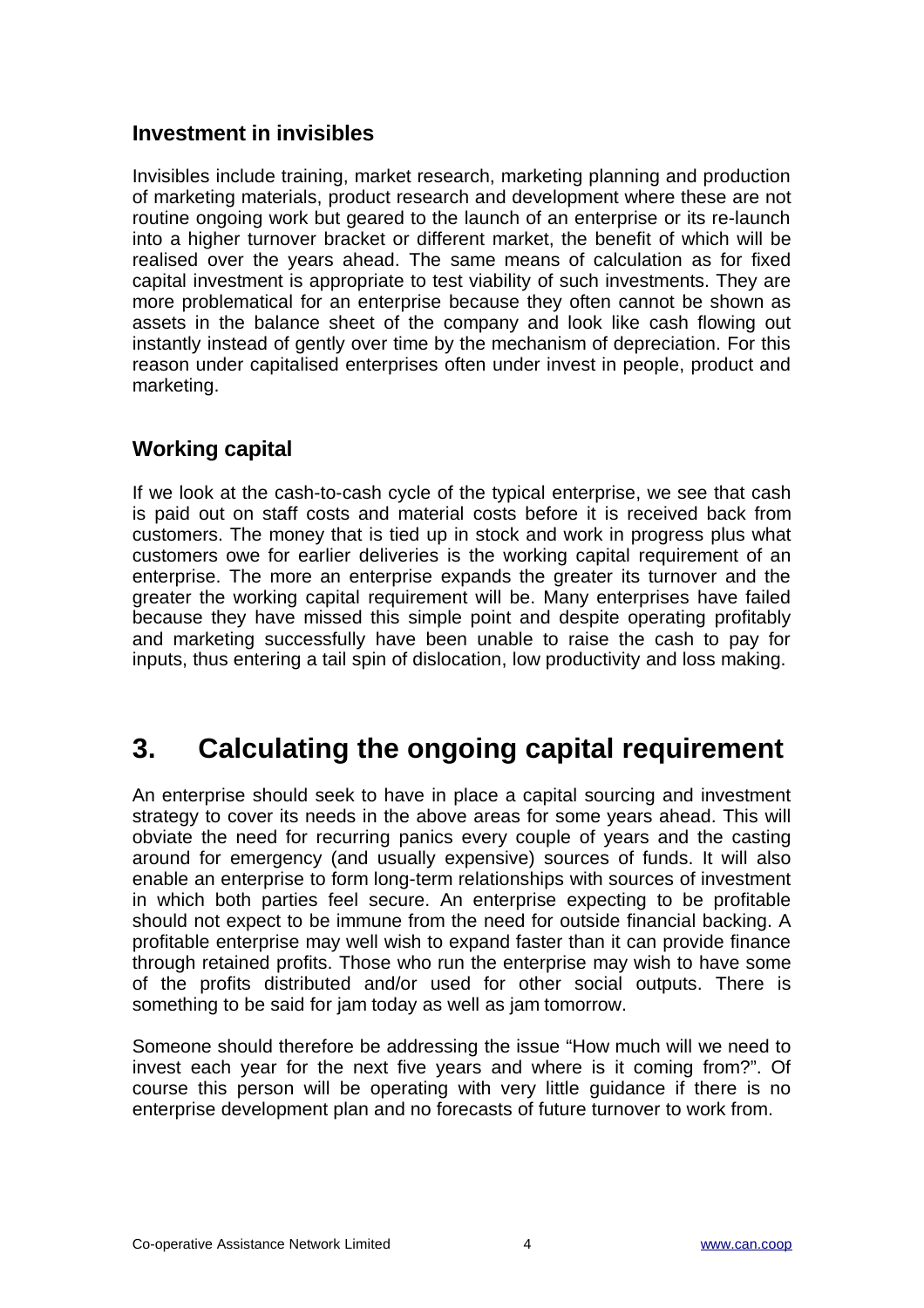#### **Assessing fixed capital requirement**

What increases in production are expected? (This question works equally well for a new start enterprise, the increase is merely from zero.) Could production department give guidance on what additional equipment will be required to churn it out? Could they provide specification, get quotes? How many more workers will be expected to come on stream and when? Will they require desks, computers? Can the ICT manger provide information on what expenditure will be required to ensure that the system does not fall over under the strain? Budget setting is a process by which each part or department of an enterprise, probably with the help and guidance of the Finance Department / Worker, assesses its financial needs to hold its end up in meeting the targets set by the overall plan. Capital budget is a part of this.

#### **Investment in invisibles**

Broadly the same as above, but the calculations tend to be more difficult since they involve estimates of time commitment as well as external purchasing. It is also necessary to ensure that people are not double counting in their budgeting process by counting time invested in research and development again in the general costs of production element of their department.

#### **Working capital requirement**

There are two methods and it is probably best to use both to check one another.

The first is to prepare a cash flow projection, which shows:

- Income based on sales as that income is expected to be received
- Expenditure on inputs such as material and sub contractors as it is necessary to spend to meet costs of production at those required levels
- Expenditure on overheads like premises cost, core staff etc. but not counting depreciation (this is a cost of enterprise in profit and loss terms but not a cash expenditure)
- Capital expenditure as it is necessary to invest to create the capacity and infrastructure to meet these levels of activity
- Investment in invisibles
- Sufficient investment income to pay for the investment in fixed capital and invisibles as those investments fall due
- The expected schedule of repayments, interest payments and profit distribution read off the bottom line of closing balances.

These may well be negative showing a need for a cash flowing or working capital facility. If this cash flow projection is on a month-by-month basis it is necessary to add on a safety margin to allow for "swing on account", meaning that the way the bank account behaves may not mirror this exactly. It is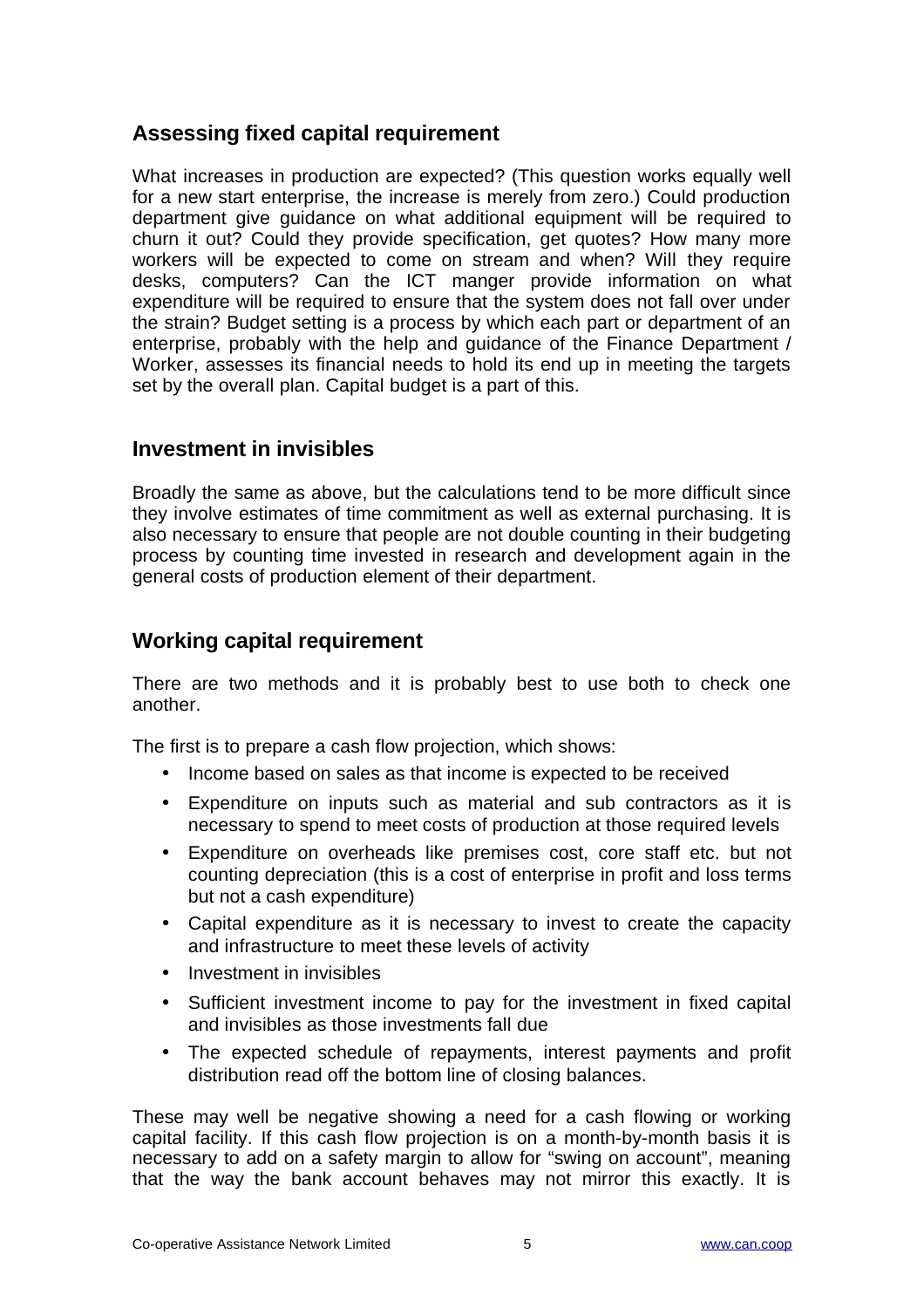possible that payments out are made before payments in are collected and the full safety margin would be to add a month's expenditure onto the worst negative figure on the cash flow, though some enterprises, particularly retail enterprises with daily cash inflow, can reduce this safety margin substantially.

One extra warning: Remember that time spent on invisible investment (research and development, special marketing initiatives, setting up time on new equipment) cannot be spent on production or fee earning work. This may not reveal itself in the cash flow as additional labour cost if it is achieved through redirection of existing staff time. However, it should be allowed for in both projected cash flow and projected profit and loss as a reduction in maximum potential sales turnover.

The second method is to work backwards round the cash to cash cycle working out the amount of cash tied up at every stage. For the level of enterprise projected

- Multiply the sales value of the average daily output by the average number of debtor days (the length of time it takes the customers to pay you) thus arriving at an average value for the amount of money tied up in debts owed to you by the customers.
- Add the amount of completed stock at input prices (cost of production including target contribution to overheads but not profit) the enterprise needs to carry to support the projected sales volume.
- Add the value of the work in progress which will be needed to ensure that stock levels of finished product or uninterrupted supply to the customer which will be required (cost on the same basis as finished goods)
- Add the value of material stocks that will be required to ensure that work can be carried on without disruption.
- For retail enterprises the last three headings will all be the same, for service enterprises there may well be no material stock or finished stock but there will certainly be work in progress.
- Deduct the amount of credit that will be extended by suppliers on this stock or by sub contractors on their part of work in progress.

This will give a figure for the amount of working capital tied up in the enterprise on average. An allowance for variation should be added on a similar basis as for swing on account under the cash flow method.

The second method will be the more accurate in assessing how much working capital is required by the enterprise, the first will be more accurate in assessing when it will be required allowing for seasonal factors, and the balancing of investment in fixed assets and invisible assets with the drawing down of investment finance. Whichever gives the worst result at any period in time is the one to work with.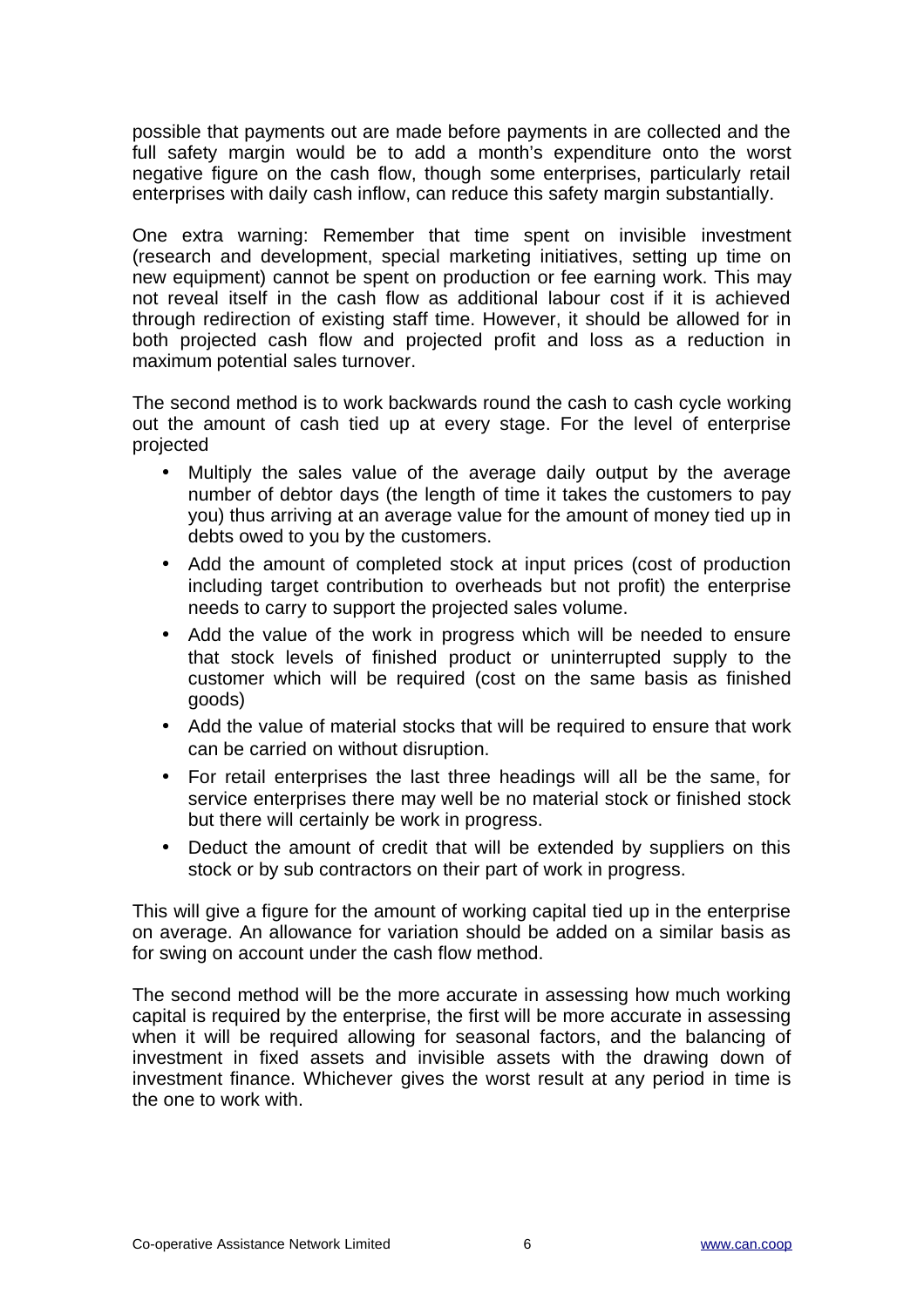# <span id="page-6-0"></span>**4. Sources of finance**

When identifying sources of finance, you need to consider:

- Cost of the finance, both to raise and service the capital
- How much, if any, control the investor can have in the social business
- Personal risk
- Repayment terms
- Convenience
- Whether you are willing to put at risk the particular investor's money.

You need to ensure that you have a balanced investment strategy. You should also consider alternative strategies to finance your social business that you could, should or must follow.

Here are some of the types and sources of finance relevant to social businesses:

- Debt finance
- Equity
- Grants
- Supply chain finance (e.g. credit from suppliers)
- Crowdfunding
- Social investment
- Venture capital & business angels
- Reinvestment of retained profits
- Member / Stakeholder investment
- Financing by family and friends.

### <span id="page-6-1"></span>**4.1. Debt finance**

Debt finance comprises of:

- Short-term bank borrowings (such as overdraft)
- Cash raised through debt instruments (such as bonds)
- Off-balance-sheet financing (such as operating leases)
- Trade credit.

There are many types of debt finance, including:

- Overdrafts
- Loan stock and bonds
- Debentures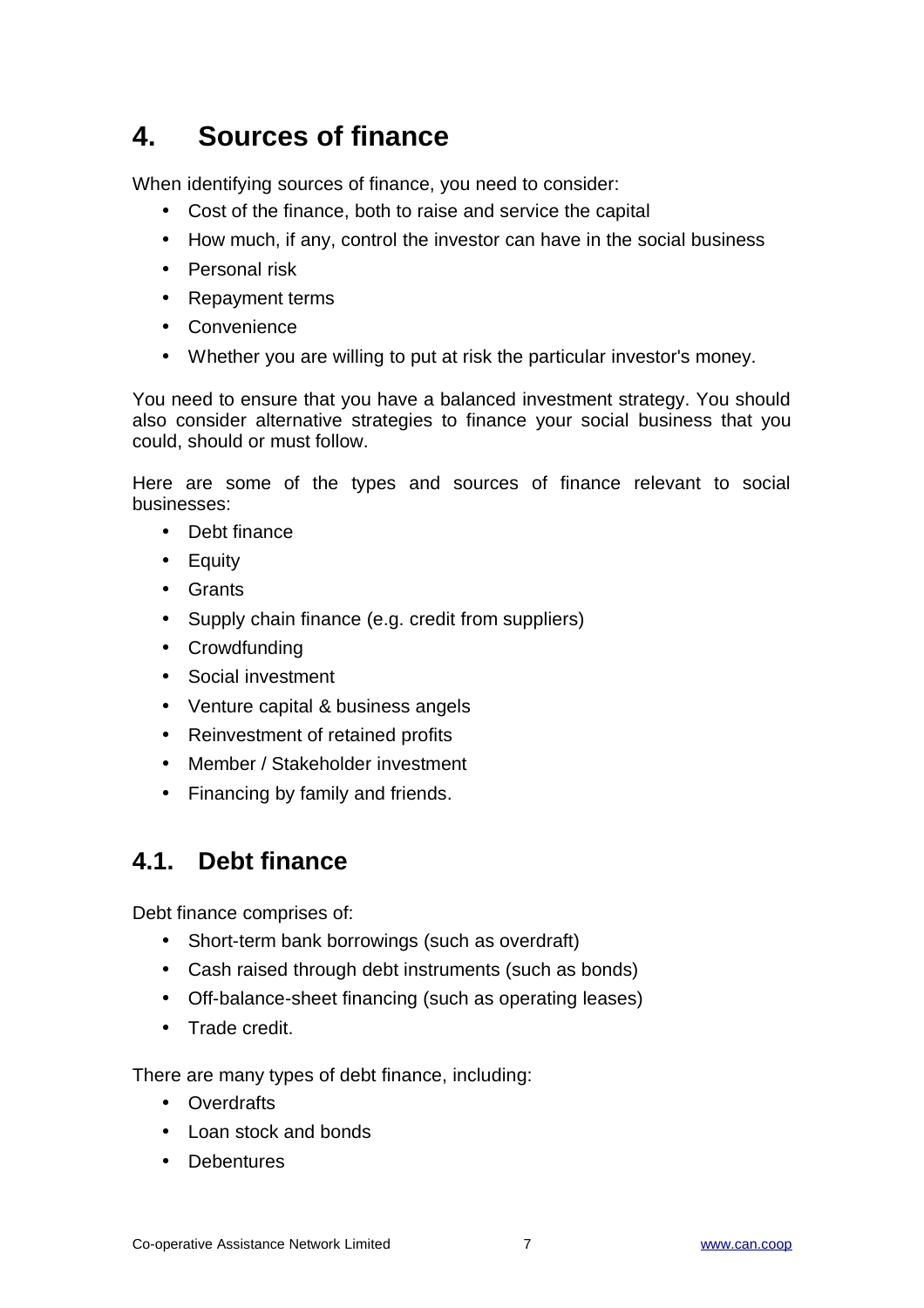- Factoring and invoice discounting
- Leasing
- Credit cards
- Non-bank lenders
- Bank loans.

Debt finance is often secured against capital assets or personal guarantees.

#### **Overdrafts**

An overdraft is a sum of money extended to you as credit by your bank, set at a pre-arranged limit when your account balance drops below zero. Banks usually charge interest on any amount of overdraft you use, but the terms and price of overdrafts will vary between providers.

You can use a bank overdraft to manage your cashflow, but it is very unlikely to be not suitable if you're looking for long-term funding.

The bank is your friend. Cash flow support is what they are really good at. They know that you have money going into your current account all the time and they know that they can stop it going out any time they want to. They are therefore a lot less sticky about overdrafts than loans.

Smoothing out the cash flow is what overdrafts are for. They are an expensive way of getting core borrowing. If you are overdrawn more than half the time then you are proven to not have a good investment strategy.

Always give notice of your requirements; never spring it on the bank with little notice – that suggests bad management and makes them twitchy. Always act like it is the most natural thing in the world to expect, they tend to share your confidence levels.

Make sure that the relationship is not limited to the times you need a bit of cash flow support, building a relationship through techniques like dropping them a copy of the quarterly management accounts and a compliments slip with the edited highlights like "trade up 40% year on year again" scribbled on is a good one.

#### **Loan stock**

Loan stock is stock issued to an organisation in return for a loan. Loan stock earns interest. Loan stock is a form of debt but it has many of the features of a risk investment.

A bond is a written and signed promise to pay a certain sum of money on a certain date, or on fulfilment of a specified condition. All documented contracts and loan agreements are bonds. Traditionally, bonds are traded (i.e.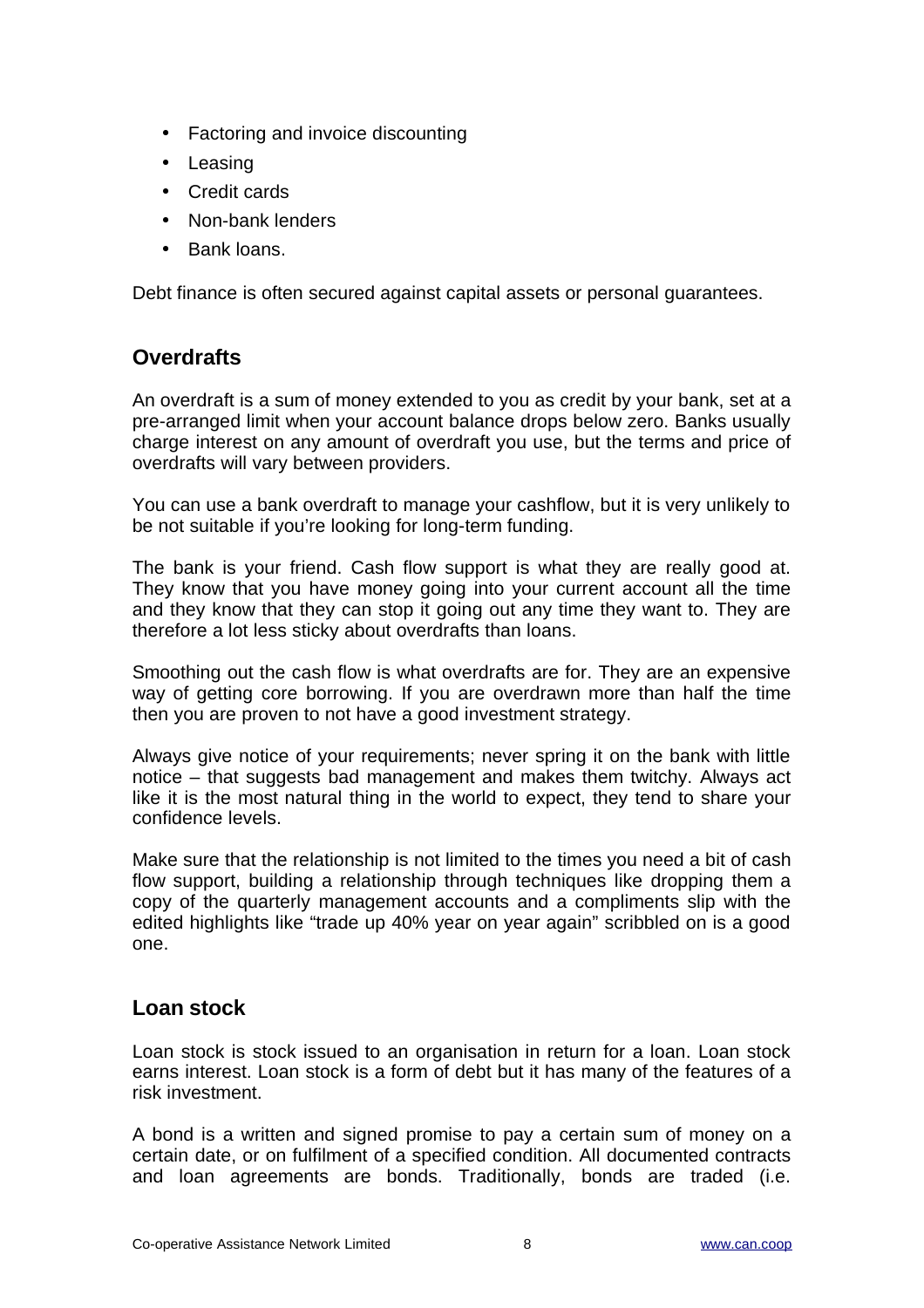transferred from one owner to another for a price agreed between the vendor and purchaser) but, in a social business, bonds and loan stock are the effectively the same.

Loan stock and bonds give no say in running the business. They may be secured against capital assets or personal guarantees.

In a company limited by guarantee where there is no share capital, loan stock and bonds are useful as they are a regarded as quasi-equity. As long-term investments they support the financing of the business rather than being regarded as a liability that must soon be paid back to the investor.

Loan stock is often used by enterprises formed with a clear social purpose of community benefit. Loan stock provides a low cost route to small-scale investment by supporters, but is probably under-utilised by enterprises generally.

There is an added tension about taking real live peoples' money and gambling with it beyond that experienced when taking a financial institution's money and gambling with it. This is an assertiveness issue and a clear pointer that you need to have a credible business plan and financial projection.

Many people have a legitimate interest in the establishment of development or growth of an enterprise. These include potential customers looking for a new or alternative source of supply, potential suppliers looking for a market, potential project partners looking for a strong ally. Many other people would welcome an opportunity to make an investment at a few points better rate of return than a bank would offer them whilst supporting local enterprise and local people.

Particularly when dealing with people with a personal connection, it is important to have these things dealt with on a professional basis, properly recorded and documented. Soft loans are not soft loans if the lender thinks that they have a right to ask for the money back because *it is Christmas, and surely they made that clear when they emptied the jam jar and handed the money over did they not?*

Loan stock is ideal for a highly targeted ethical investment because it does not require legal advice to issue, and so is available to smaller organisations. Legal advice may be necessary for larger and more complex issues. All issue of loan stock should set out:

- A maximum amount that can be issued
- A clear date of maturity (sometimes referred to as the 'closing date')
- A rate of interest (or a clear statement that no interest is payable or how the interest is to be calculated).

Unicorn Grocery [\(www.unicorn-grocery.coop\)](http://www.unicorn-grocery.coop/), a worker co-operative in Manchester retailing local, organic, fairly-traded and wholesome food products, has made use of loan stock issues. In 2005, the owner of the co-operative's rented store wished to sell the property. To avoid losing its premises and to ensure its long-term sustainability, the co-operative raised the finance required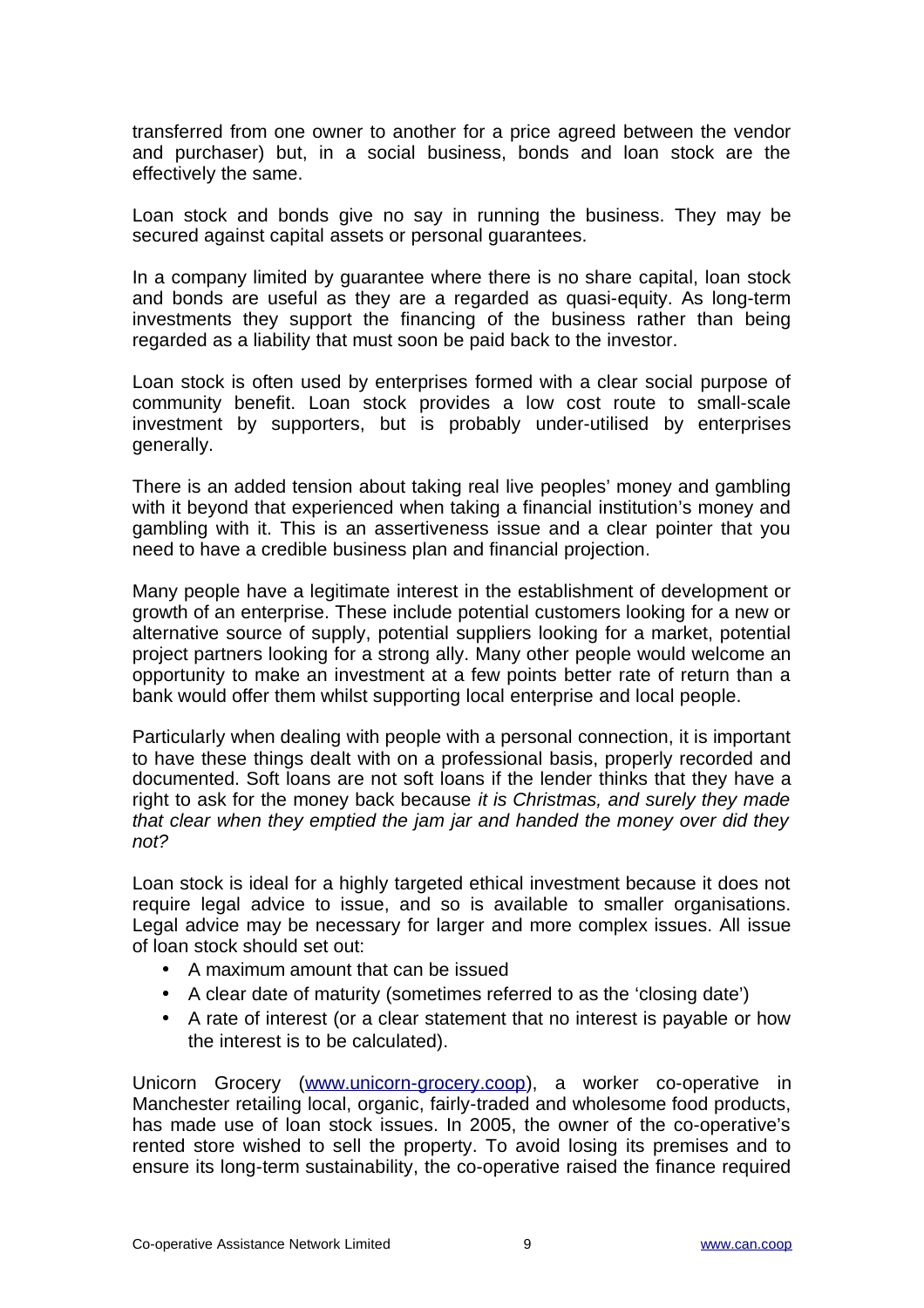to purchase the property itself. This was achieved through £350,000 raised from loan stock bonds bought by customers and loans provided by The Co-operative Loan Fund in partnership with Co-operative & Community Finance.

#### **Debentures**

A debenture is a corporate bond (a written, signed, unconditional, and unsecured promise by one party to another that commits the maker to pay a specified sum on demand, or on a fixed or a determinable date) which is backed generally by the borrower's specific assets.

Debentures have similarities to equity. They can be transferred from one investor to another. They are subordinate to other creditors (except for shareholders). As 'financial securities' they will need to comply with Financial Services and Marketing Act 2000 which can require costly legal advice.

Because they behave like equity but are not, they are of use to companies limited by guarantee that cannot have shareholder equity.

#### **Factoring & invoice discounting**

Factoring – also known as 'debt factoring' – involves selling your invoices to a factoring company. In return they will process the invoices and allow you to draw funds against the money owed to your business. They will also take responsibility for your sales ledger. You can use factoring to improve cashflow but it can also be used to reduce administration overheads.

Invoice discounting is similar but your business retains control over your sales ledger.

In trades where large invoices are issued and the trade norm is for a long period of time to elapse before payment it may be worth considering factoring. A factoring company will pay a large proportion of invoice value (normally around 85%) immediately and then collect the money from customers forwarding the balance after fees are deducted. This removes credit control from your concern and hands it over to experts; it also brings a lot of the debtor balance straight into cash where you need it. It costs money. The improvement in cash flow is once and for all but the cost goes on for ever because you never dare drop out of the system and lose a month's cash flow. Think hard before getting addicted.

#### **Leasing**

Your business might need to acquire assets (like furniture, computer equipment or company vehicles) or capital equipment, such as plant or machinery.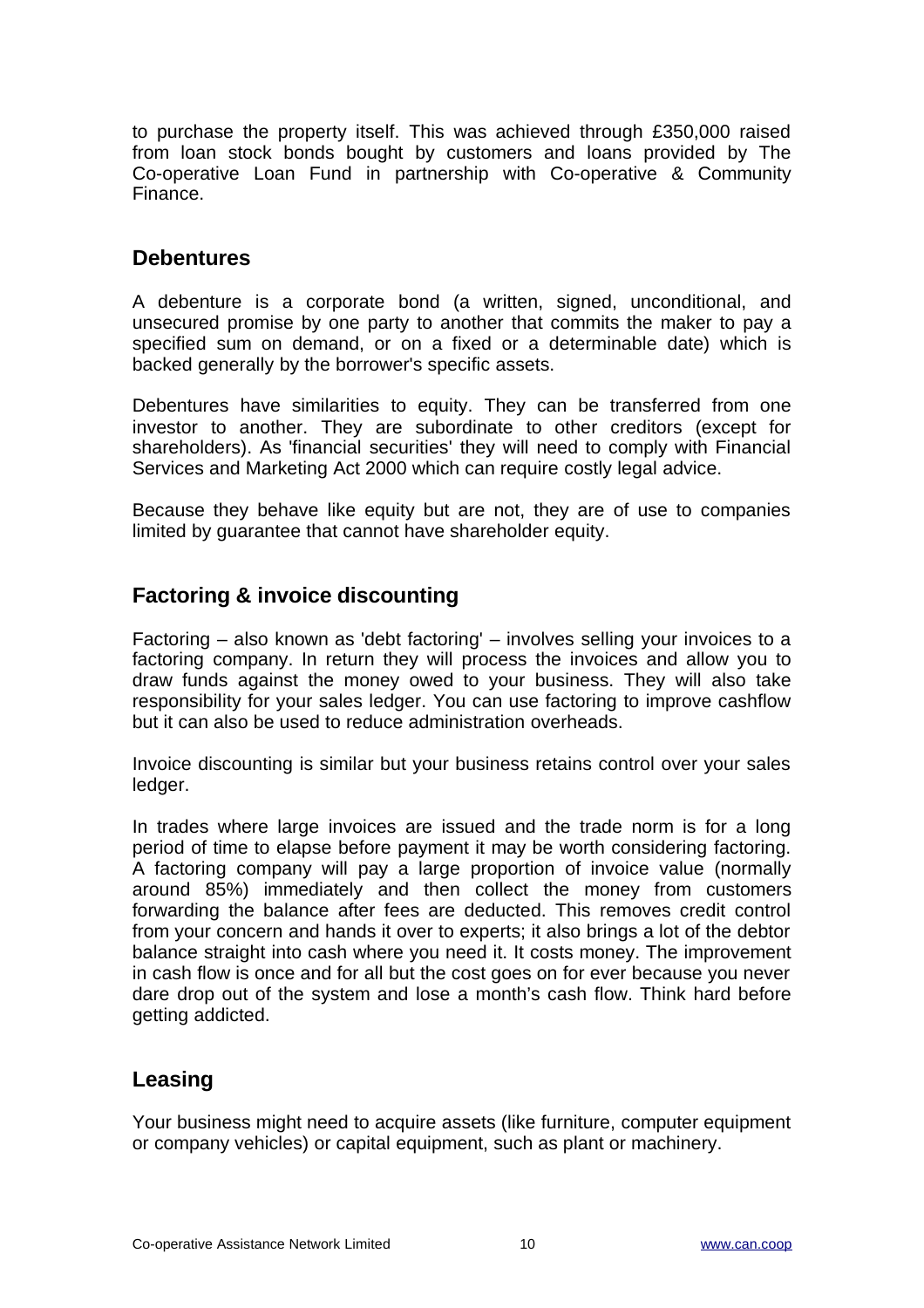You could buy your assets or equipment outright, or you might decide to rent them instead. This allows you to get the equipment and assets you need that you might otherwise be unable to afford. It can also free up working capital for use in other areas of your business and save you from having to take out a large loan to buy equipment outright.

You may want to lease or rent equipment that has high maintenance costs, can quickly become outdated, or is only used occasionally.

There are 3 main types of lease agreement – finance leasing, operating leasing and contract hire – and you should carefully consider which one is right for your business.

#### **Debit & credit cards**

Credit cards are generally used in cash transactions (i.e. purchases that need paying at the time of purchase). Credit card holders (who may pay an annual service charge) draw on a credit limit approved by the card-issuer such as a bank or service provider. If the transaction takes the cardholder's account over the approved credit limit, the transaction is not completed. Cardholders normally must pay for credit card purchases within 30 days of purchase to avoid interest and/or penalties.

Debit cards are also generally used in cash transactions. A debit card differs from a credit card in that, in a debit card transaction, the amount of a purchase is withdrawn from the available balance in the cardholder's account. If the available funds in the bank account are insufficient, the transaction is not completed.

A social business may be wary of using cards as this may lead to lack of control over spending. However, good governance leading to clear guidelines around when spend is permitted together with an appropriate level of credit on a credit cards / appropriate maximum monthly spend on a debit cards will keep adequate control of costs and cashflow within Finance Department.

A disadvantage of the credit card is the high rate of interest if you miss paying off the total of the balance on the card at month end. Costs can escalate if you end up using the credit card's credit limit as a form of loan. Credit cards and debit cards are a way of paying for goods and services quickly and easily without having to go through a long-winded process with the Finance Department; if the credit card is going to be needed for providing debt finance beyond the monthly repayment date then seek other forms of finance immediately!

#### **Non-bank lenders**

A loan is an amount of money borrowed for a set period within an agreed repayment schedule. The repayment amount will depend upon the size and duration of the loan and the rate of interest.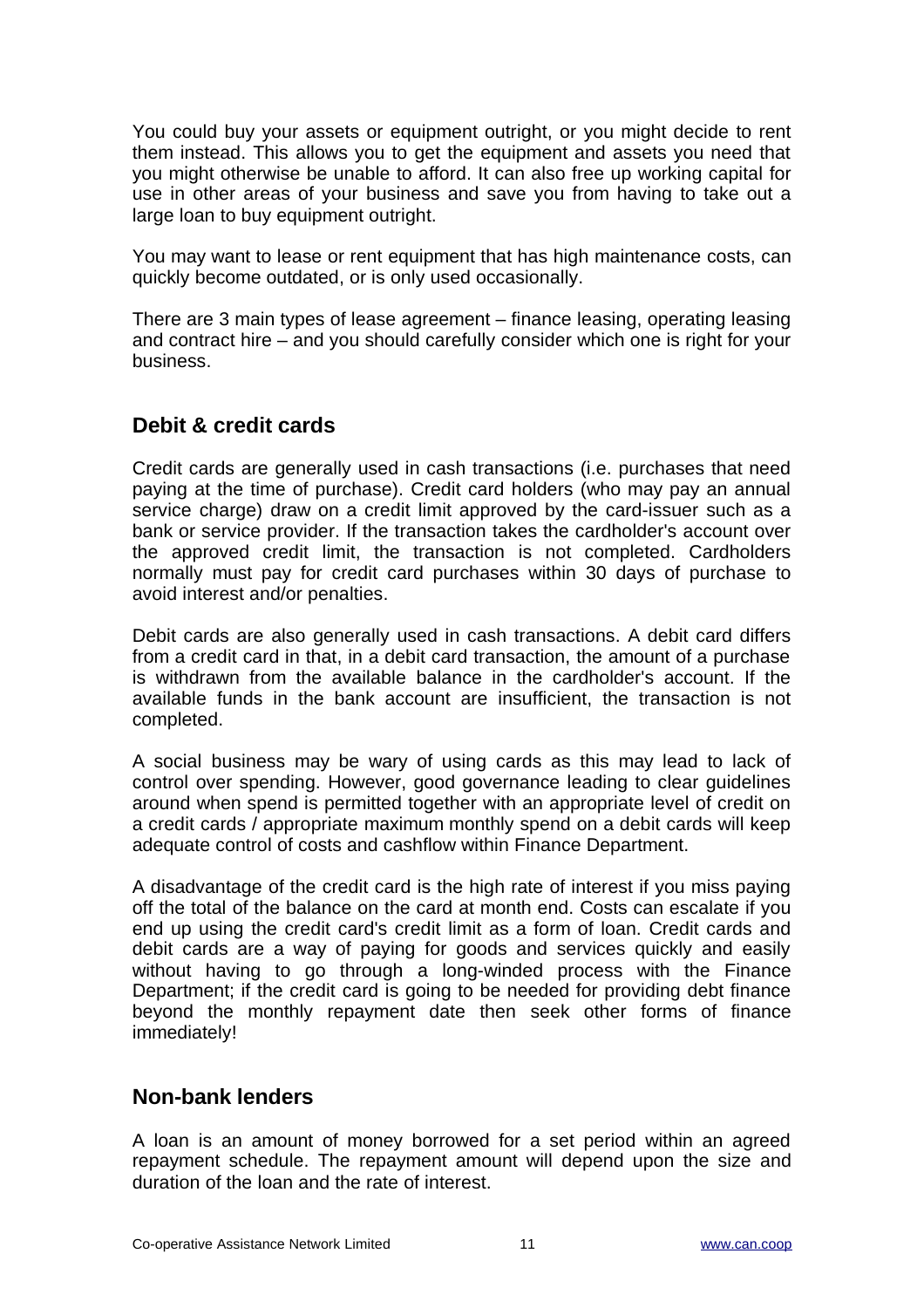How to apply for and get your loans:

- You need to have a plan for the development of your enterprise and you need to have one at all times. This requires an annual revisit and reworking to keep the plan looking forward into the medium term. It should set targets over five years and a sensible level of detail over the next two.
- The finance plan is a sub set of, and geared to, the enterprise plan. You need to know how much, when and what for.
- If you know how much, when and what for you can decide who is the appropriate supplier or rival potential suppliers for each element. Spread the requirement around more than one source. Start talking to targets in advance, prepare them for the fact that you are going to give them an investment opportunity and that they are gratefully going to accept it.
- Having talked to the target enough to establish rapport and learn their predilections and methodology present them with the facts in the order most suited to their needs. Take a customer-centred approach. What are their needs? What do they need to know and what is merely noise and distraction, what do they need demonstrated or proven and what is time wasting pedantry? Remember the customer's concerns are: Can these people do what they say? Can a good enough income stream be generated to make the repayments? Is there sufficient excuse for me to feel relatively secure?
- Answer the main concerns. Concentrate on the most important thing, the ability, qualifications and spirit of the team. If the enterprise has a track record then ensure that its achievements are properly explained. Demonstrate that the strategy has been thought through. The enterprise plan will ideally mention that calculations such as return on capital investment and income generated against repayment schedules have been looked into and met the demanding criteria laid down by the enterprise's management. Ringing endorsements from customers are highly persuasive.
- Invite them to visit and/or meet with you. When they do, use the opportunity to illustrate your story. Your story is of course about where you are coming from, where you are going to and why you are sure you can get there. All presentations, all answers to questions should be geared to this story.

The following finance organisations lend to social businesses:

**Baxi Partnership** [www.baxipartnership.co.uk](http://www.baxipartnership.co.uk/) 01383 749672

**Big Issue Invest** [www.bigissueinvest.com](http://www.bigissueinvest.com/) 0207 526 3434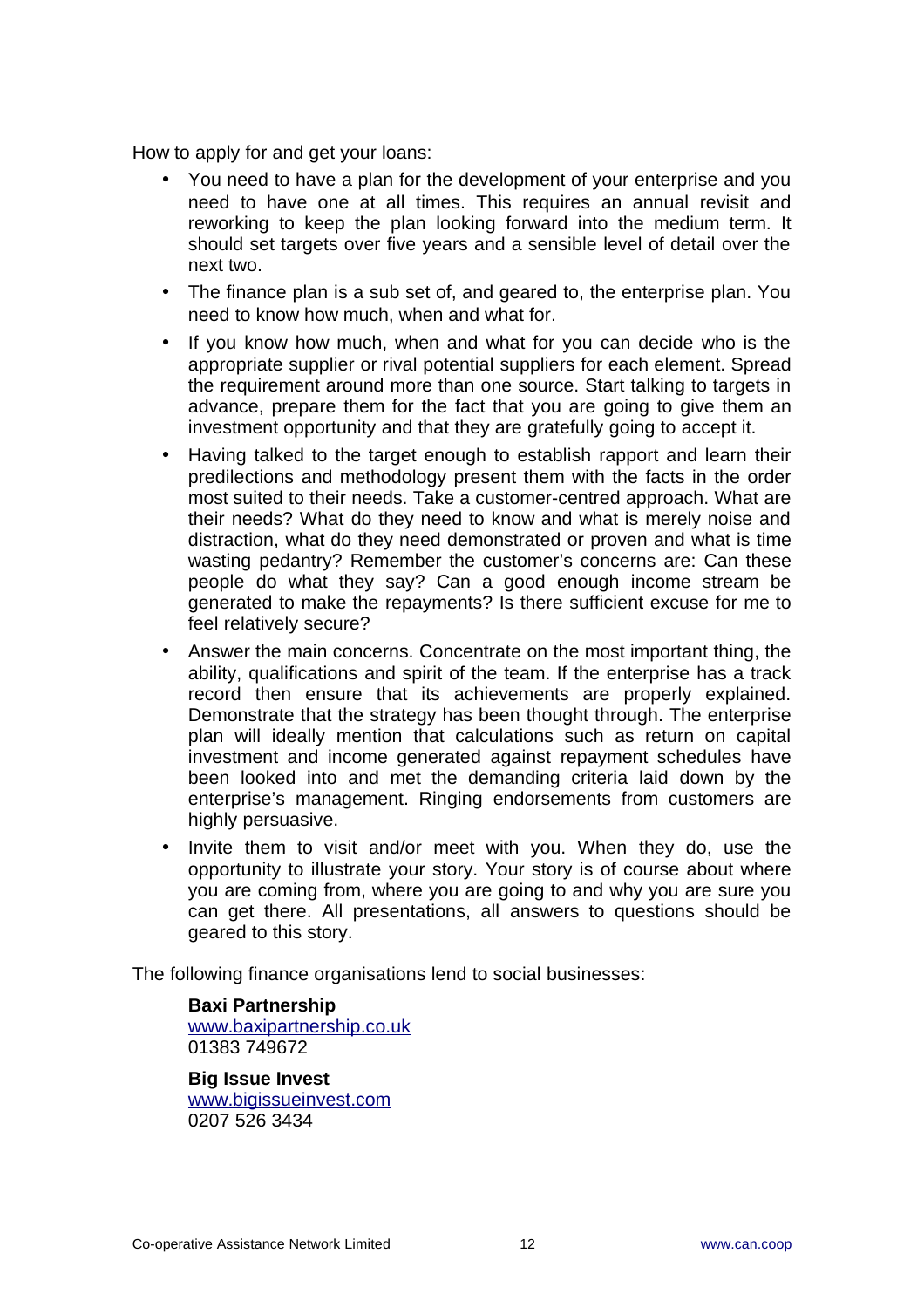#### **Co-operative and Community Finance**

[www.co-opandcommunityfinance.coop](http://www.co-opandcommunityfinance.coop/) 0117 9166750

**CAN Invest** [www.can-online.org.uk](http://www.can-online.org.uk/) 020 7922 7757

**The Co-operative Bank** [www.co-operativebank.co.uk](http://www.co-operativebank.co.uk/) 08448 44 88 44

**Charities Aid Foundation** [https://www.cafonline.org/charity-finance--fundraising/borrowing/social-in](https://www.cafonline.org/charity-finance--fundraising/borrowing/social-investment.aspx) [vestment.aspx](https://www.cafonline.org/charity-finance--fundraising/borrowing/social-investment.aspx) 03000 123300

**Charity Bank** [www.charitybank.org](http://www.charitybank.org/) 01732 744 040

**Ecology Building Society** [www.ecology.co.uk](http://www.ecology.co.uk/) 0845 674 5566

**Finance Wales** [www.financewales.co.uk](http://www.financewales.co.uk/) 0800 587 4140

**Radical Routes** [www.radicalroutes.org.uk](http://www.radicalroutes.org.uk/) 0845 330 4510

**Robert Owen Community Banking** [www.rocbf.co.uk](http://www.rocbf.co.uk/) 0845 313 8458

**Triodos Bank** [www.triodos.co.uk](http://www.triodos.co.uk/) 0117 973 9339

**Unity Trust Bank** [www.unity.co.uk](http://www.unity.co.uk/) 0845 140 1000

#### **Bank loans**

Banks usually charge interest on any loans that you get, but the terms and price will vary between providers.

Bank loans are still the number one source of lending to small enterprises. Of course, usually they ask for joint and several guarantees from Directors, which in real life means they are borrowing money from the person with the largest personal asset, such as a house, at nil interest and then lending it to the enterprise at a very healthy interest rate. In general terms our hero guarantor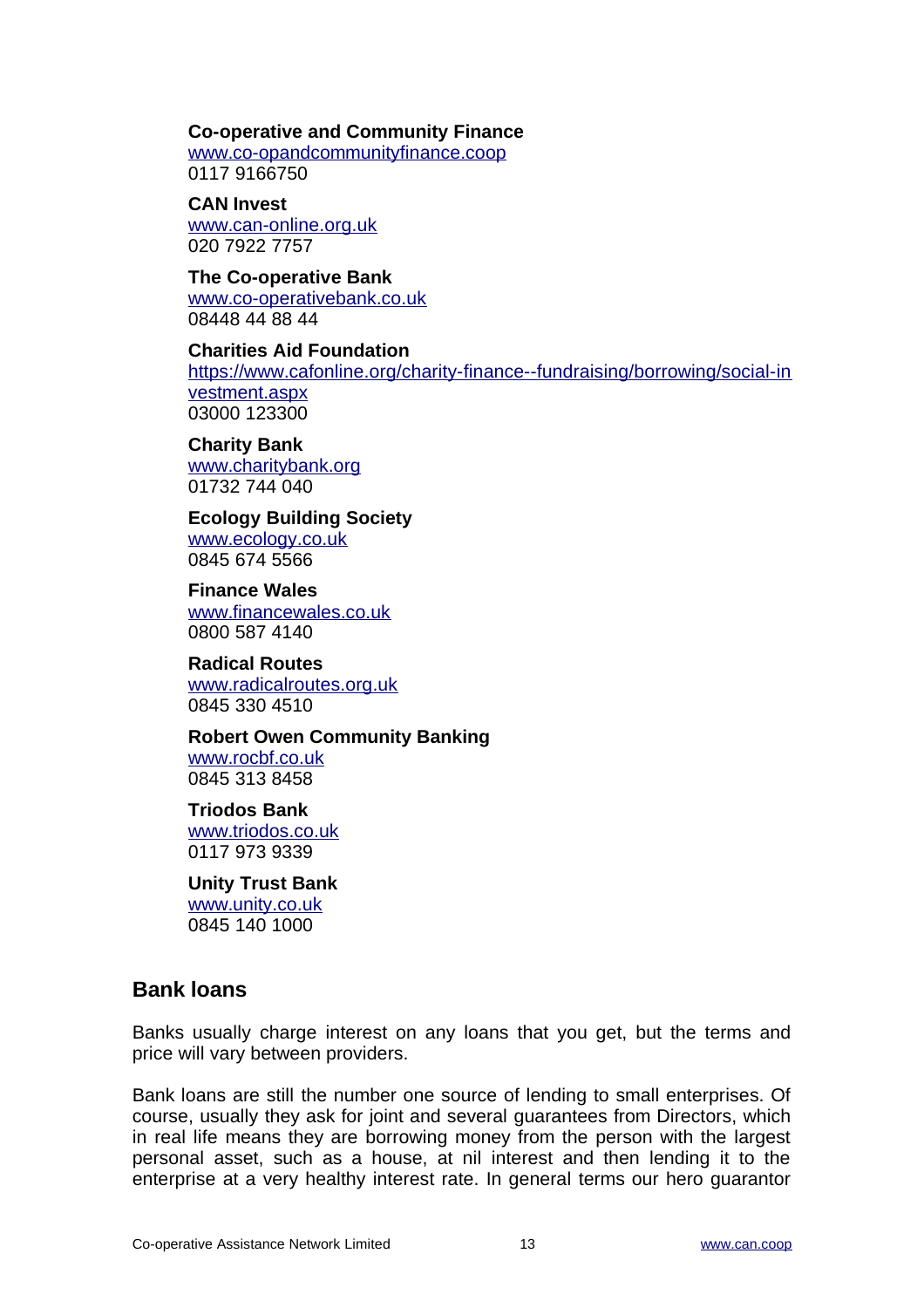would be better off raising a second mortgage and lending the money themselves. Some banks can actually be persuaded to forego these guarantees if sufficient assertiveness is demonstrated and there is genuine financial strength in the enterprise. Others can be persuaded to at least accept individual guarantees of limited amounts adding up to the total, again with sufficient assertiveness.

Different types of bank loan include:

- Working capital loans for short notice, emergency situations or simply to provide on an on-going basis sufficient funds to be able to pay debt obligations and other business related expenses while your cash is tied up in stock and money owed by debtors
- Fixed asset loans for buying assets where the asset itself is used as a collateral.

If you are looking for finance to cover small monthly fluctuations (e.g. occasional and unpredictable delays in receiving payments against invoices), it may be that a bank overdraft is a more appropriate financing method for your social business.

#### **Personal guarantees**

Most lenders require some form of security on the money that they are lending; if the borrower can no longer repay the loan, then the lender wants to maximise the likelihood of getting their money back.

The lender may take the security against assets held by the business or effectively by assets held by the individuals involved in the business.

#### **Fixed and floating charge**

A charge is an asset pledged to guarantee the repayment of a loan. This security gives a lender a legal right of access to the pledged asset and to take their possession in case of default for a foreclosure sale (i.e. the business goes into liquidation).

A fixed charge is a lien on a specific fixed-asset (such as land, property, equipment or vehicle) to secure the repayment of a loan. In this arrangement the asset is signed over to the creditor and the borrower would need the lender's permission to sell it. Incorporated organisations are required to file the detail of the charges with their registrar – with Companies House (if registered as a company) or with Financial Conduct Authority (if a Registered Society or Community Benefit Society). This information is then available by anyone from the registrar, usually on payment of a fee.

A floating charge is a lien on an asset that changes in quantity and/or value from time to time (such as stock), to secure the repayment of a loan. In this arrangement, no charge is registered against the asset and the owner of the asset can deal in it as usual. In the event of liquidation, this floating charge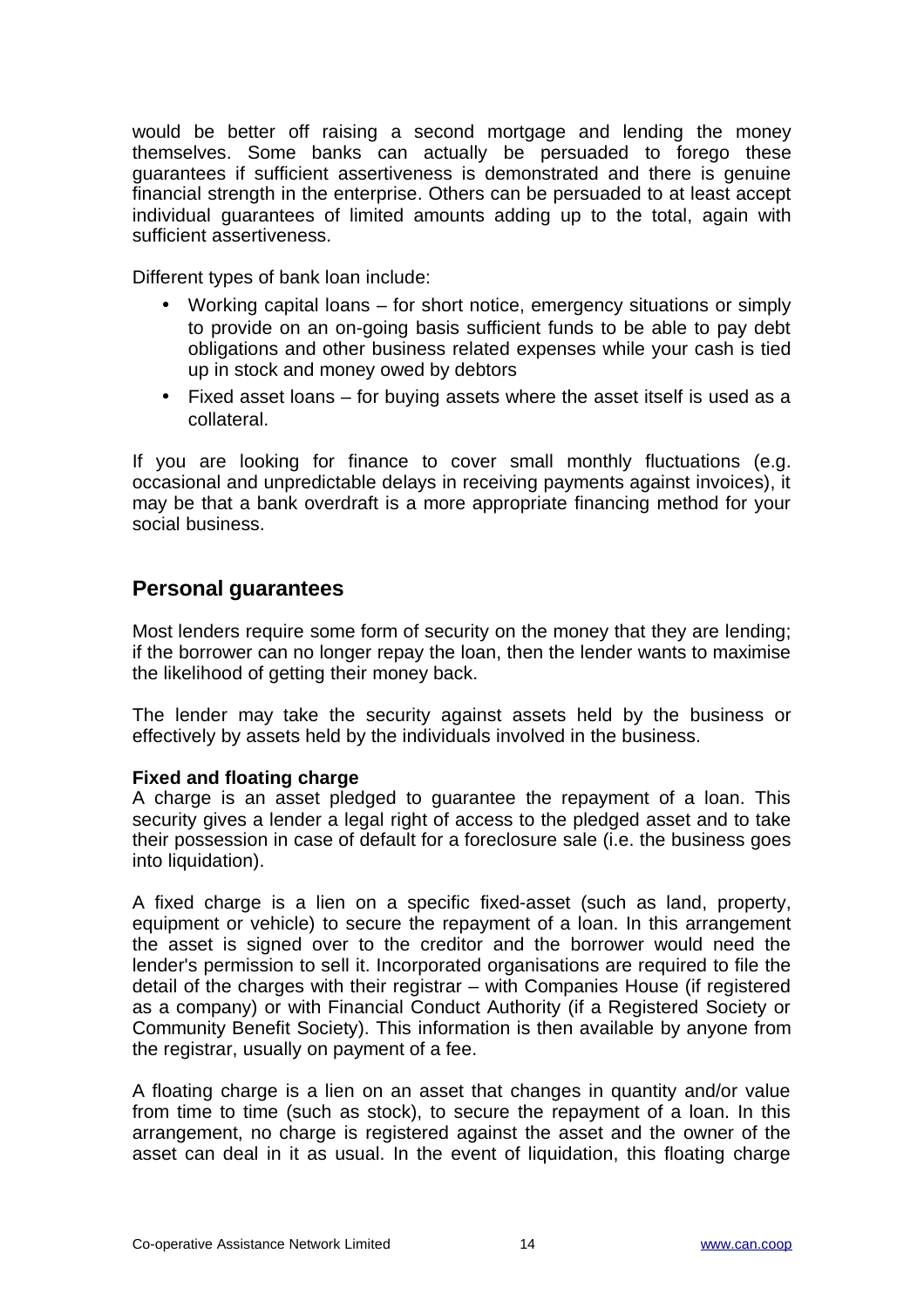then transfers to a fixed charge on particular assets at that point in time, making the lender a priority creditor.

#### **Personal guarantee**

A personal guarantee is a financial obligation for which an individual is responsible and which may be satisfied out of his or her personal assets. Most lenders demand this sort of guarantee, often in addition to a fixed or floating charge. While the governing document of the social business may state that the liability on individual members is limited to the level of guarantee (usually £1) or the level of shares held, a personal guarantee circumvents this limited liability for the individual or individuals signing up to the personal guarantee.

Think carefully prior to signing a personal guarantee – you are now risking your money, your house and your own personal bankruptcy. Not all lenders demand personal guarantees: Co-operative & Community Finance [\(www.coopfinance.coop\)](http://www.coopfinance.coop/) have grown their lending service to social businesses over 40 years on never taking personal guarantees, but by basing lending decisions on the business plan, good loan appraisal and fixed & floating charges where appropriate.

#### **Joint and several liability**

"Joint and several liability" is a term used commonly in loan agreements involving two or more borrowers. Under the legal concept of joint and several liability, a lender has the freedom to claim the full loan balance from the signatories as a group (not necessarily on a proportional or pro-rata basis) or from each of them individually. The lender may sue any signatory who has enough free assets to satisfy the lender's claim, without taking any action against the others. As well as putting individuals' assets at risk, this can have the effect of skewing the democratic process in the social business as those with more assets to lose may be considered to have the right to more of a say; though not written as such in the governing document, there is a danger that decision making could work like this in practice.

### <span id="page-14-0"></span>**4.2. Equity finance**

Traditionally, equity finance is a way of raising finance from external investors in return for selling a share of your business.

A social business in general will use equity in a different way. Shares in social businesses in general are traded at par (i.e. they do not increase in value and would be cashed in for no more than the value they were purchased) though that does not necessarily have to be the case.

Equity in a business is the capital that owns the business. Your main stakeholders who are to have democratic control of the business can own the equity. Equity ownership outside of those main stakeholders can cause problems regarding who is actually in control of the business. Creating non-voting shares is a solution to this problem.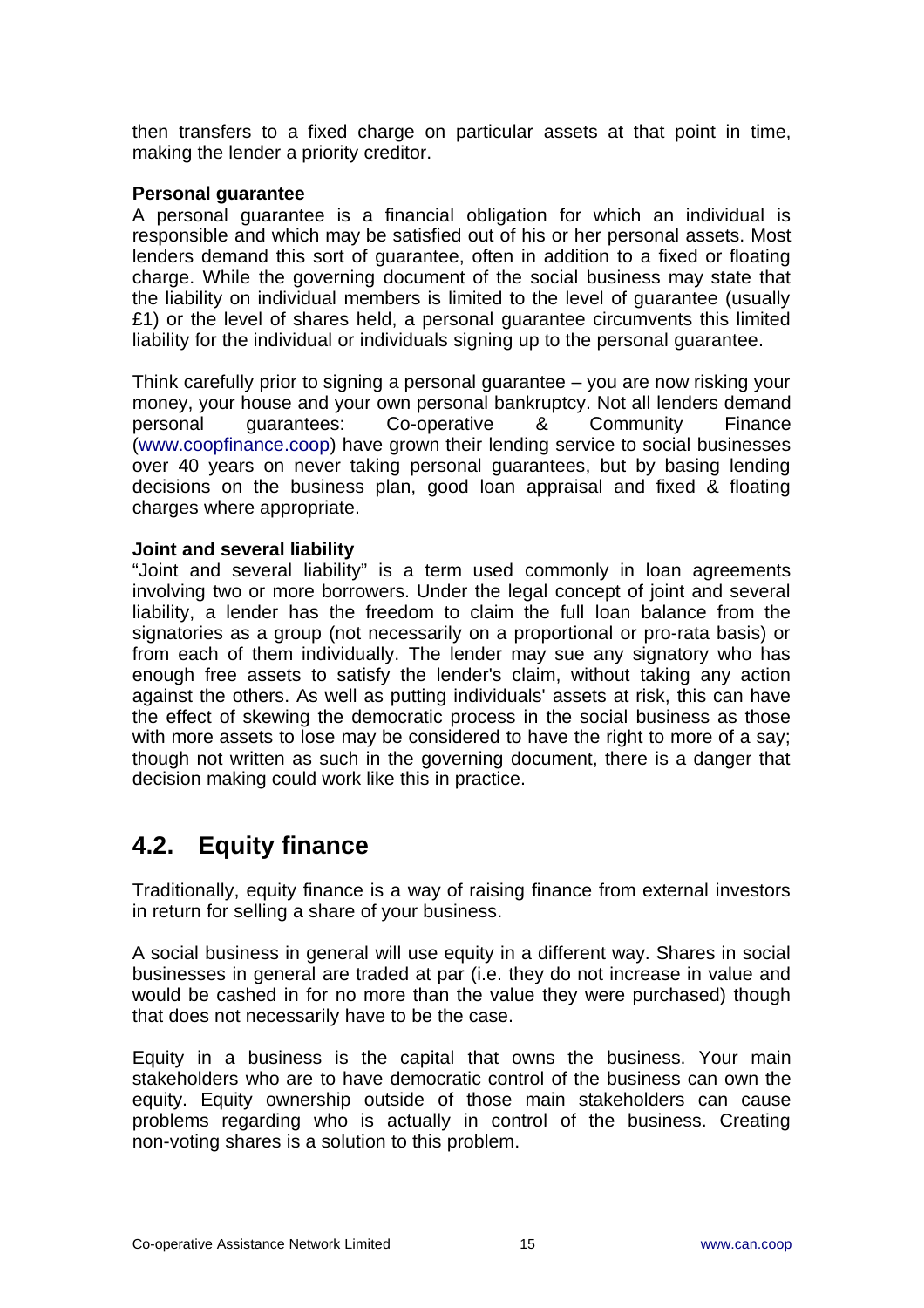Unlike debt providers, equity investors do not have rights to interest or have to have their capital returned by a particular date. Equity investors in social business are long term investors who earn a return on their investment through dividends. They would usually expect a higher return than debt investors because the risk involved is greater though the motivations for investing in a social business may mean that investors invest without expectation of a high return.

Your business may be suitable for equity finance if it needs to purchase capital equipment, has fast growth potential or an innovative product needing significant investment in product and market development.

Equity finance is available from various sources including:

- Community investment
- Business angels
- Venture capital funds
- Family and friends
- Crowdfunding.

Other equity terms that you will come across that are important for financing your social business are:

- Sweat equity
- Quasi equity.

There are two types of share issues: private and public. Private means that you have to prepare a list of direct contacts and limit the invitation to buy shares to them. Public share issues entail a wider distribution with a sensible attempt to offer the shares widely and a published prospectus or a share offer document describing the status of the shares, what will be done with the money, the projected returns and the benefits. A prospectus will be expensive to produce as it needs considerable legal advice where a share offer document will be much cheaper but is only applicable to registered societies and community benefit societies.

In companies, there are many kinds of shares but, for the sake of simplicity, they broadly fall into two general types: ordinary (voting) shares and preference (non-voting) shares with marginally better likelihood of realising some of the investment if the company stops trading and goes into liquidation.

Registered societies and community benefit societies have withdrawable share capital, a form of equity unique to them. Community shares is a term used for this type of equity.

#### **Distinctions between loans and equity finance**

There are a number of forms of lending, such as loan stock, bonds and debentures, that mimic some of the features of equity. However, there are many reasons why they may still not be adequate: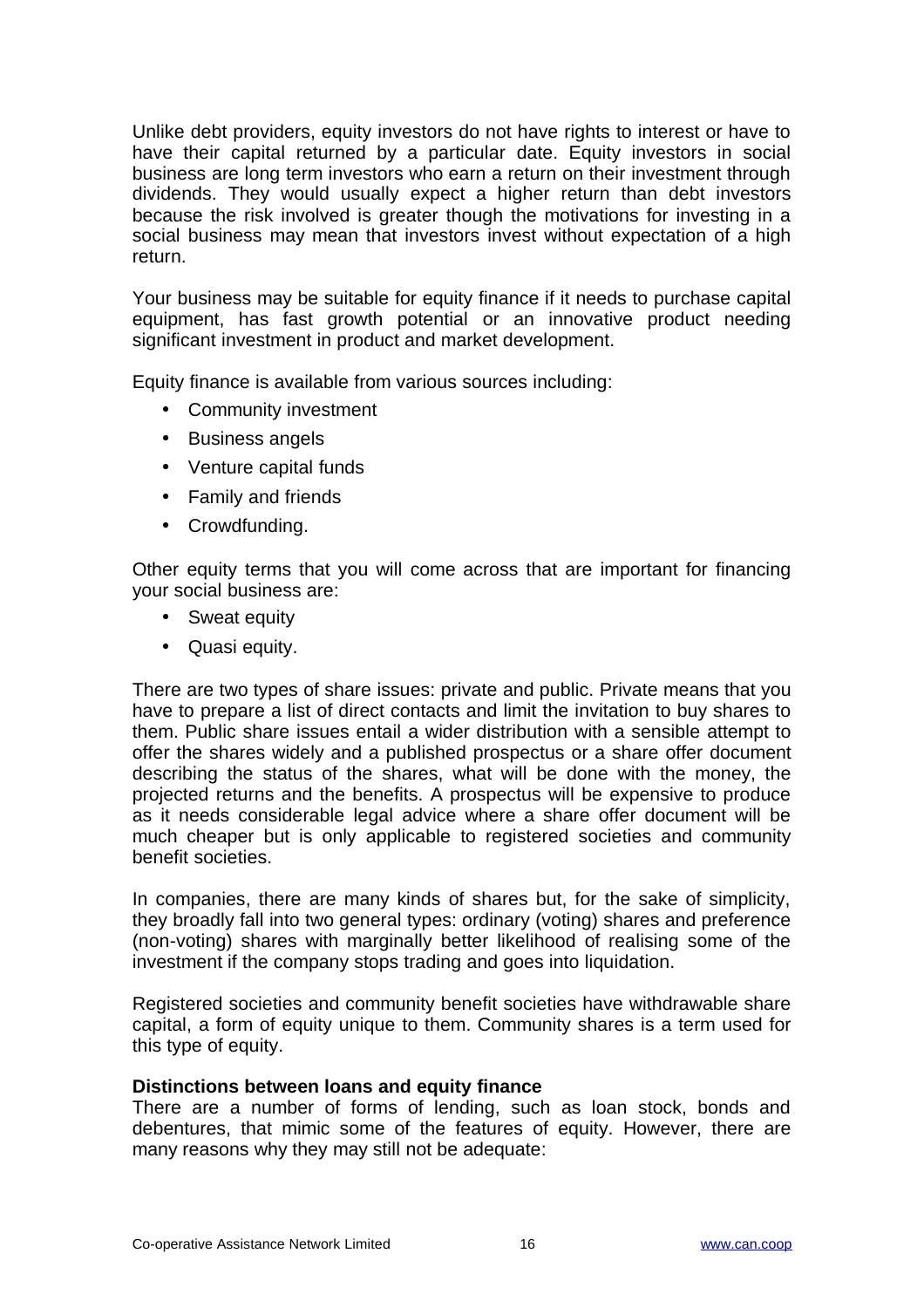- Bonds, loan stock and debentures grant no rights of participation in the organisation, they do not build a sense of community and membership
- Debt must be shown as a liability and so it can appear that no-one is willing to risk their funds on the organisation, making the business less attractive to additional investors
- Most loan stock, bonds and debentures have a date of maturity, so cyclical refinancing is necessary.

Equity, in the form of shares, is a secure, durable underpinning to an organisation, provided it does not inadvertently place the wrong people in charge of decision making.

#### **Quasi equity**

Quasi equity is a form of debt that could also be considered to posses some traits of equity: e.g. flexible repayment terms or subordinated debt (i.e. it is ether unsecured or has lower priority that other debt).

Loan stock, bonds and debentures could all be classed as quasi-equity.

#### **Sweat equity**

Sweat equity is the increased worth of a business (over and above the money invested) created by the unpaid mental and/or physical hard work of the founders, subsequent members and supporters.

In well-capitalised business start-ups, there is adequate financial capital investment to ensure that everybody who works on the setting up of the business is paid in full for their work. However, many small businesses do not have the luxury of adequate supplies of start-up capital and rely at least in part on the substitution of people working without pay. This is known as "sweat equity investment".

#### **Community shares**

This is a term used to describe withdrawable share capital, a form of equity unique to registered co-operative and community benefit societies.

Community shares (or community investment) is the investment by ordinary members of the public in enterprises that they wish to support. Those investing in the enterprises are generally becoming member shareholders of these enterprises with a governance role. If your social business cannot accept this community involvement in the governance then you should look at other forms of finance. There has been a significant upsurge in the use of community shares in recent years and in a variety of sectors:

• Community-owned shops and pubs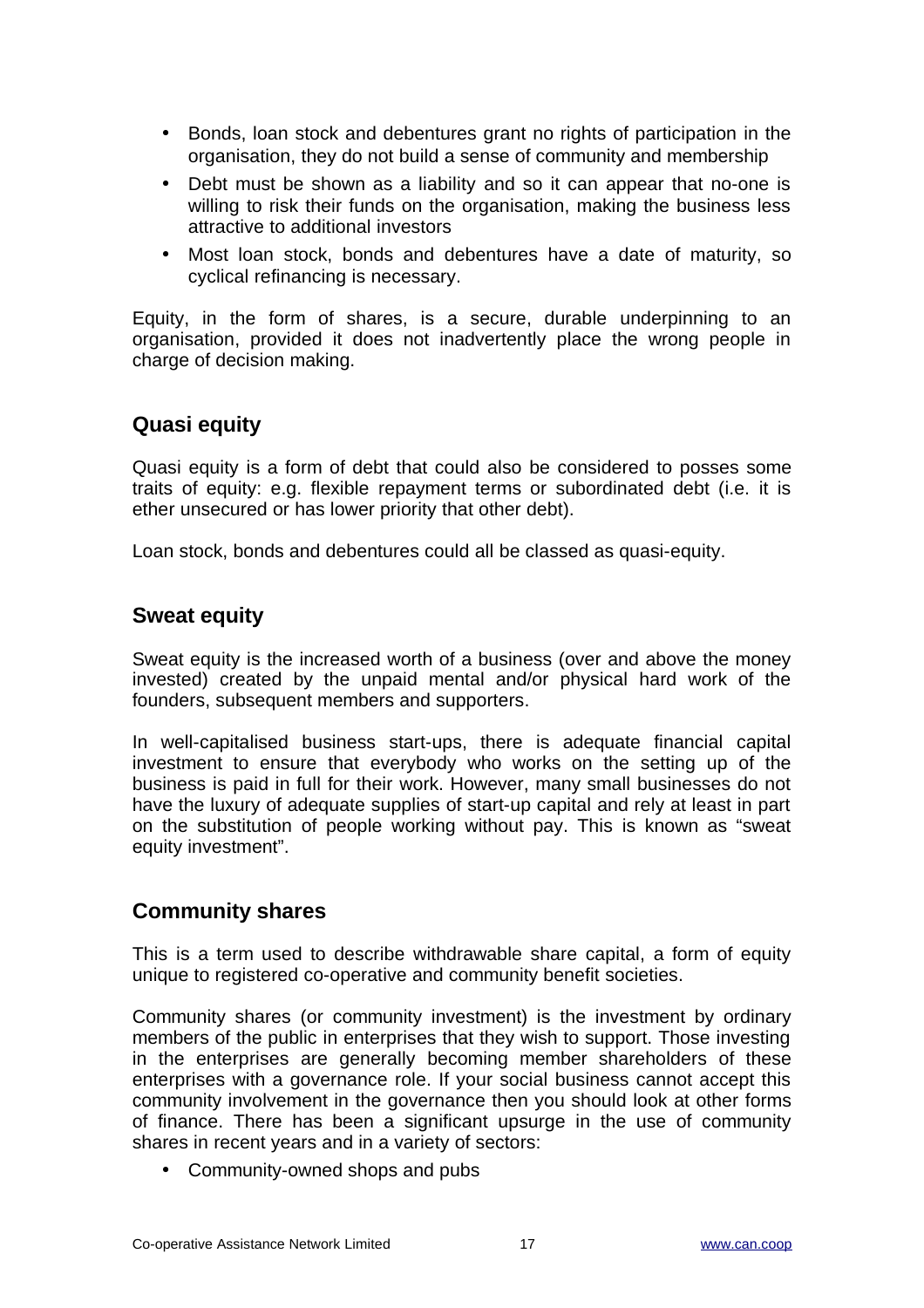- Community renewable energy projects
- Agriculture, farming and woodland
- Community assets and buildings.

#### **Incentives to invest**

People invest in community shares for a whole variety of reasons:

- To save or create a useful asset for their community
- To achieve a desired outcome, such as an increase in green energy
- To get a small return on their capital (community investors are generally not investing primarily for financial return)
- To take advantage of the various tax reliefs available.

#### **Legal structures**

Community investment businesses are almost exclusively Registered Societies, which are specifically exempted from much of the restrictive provisions of the Financial Services and Markets Act 2000. They are democratic structures, which issue "Withdrawable Shares" that do not increase in value and cannot be traded or sold on.

#### **Further resources**

For a complete overview of community investment and community shares, there are comprehensive guides, case studies and other resources available through the Community Shares Unit [\(www.communityshares.org.uk\)](http://www.communityshares.org.uk/), in particular the Community Shares Handbook

[\( www.communityshares.org.uk/resources/handbook \)](http://www.communityshares.org.uk/resources/handbook).

### <span id="page-17-1"></span>**4.3. Grants**

A grant is a sum of money given to an individual or business for a specific project or purpose. A grant usually covers only part of the total costs involved.

Grants may be linked to business activity, employment creation or a specific industry sector. Some grants are linked to geographic areas, e.g. those in need of economic regeneration.

Most grants don't have to be repaid and are not shown as debt in your balance sheet. However, the application process can be time-consuming, there is a lot of competition, you may have to demonstrate progress of the project to the grant body and you may need to match funds (as grants do not usually cover the full cost of a project).

### <span id="page-17-0"></span>**4.4. Supply chain finance**

Supply chain finance is minimising your cash that is held by your suppliers, tied up in stock held and waiting to be released by customers; thus maximising the amount of cash held by you.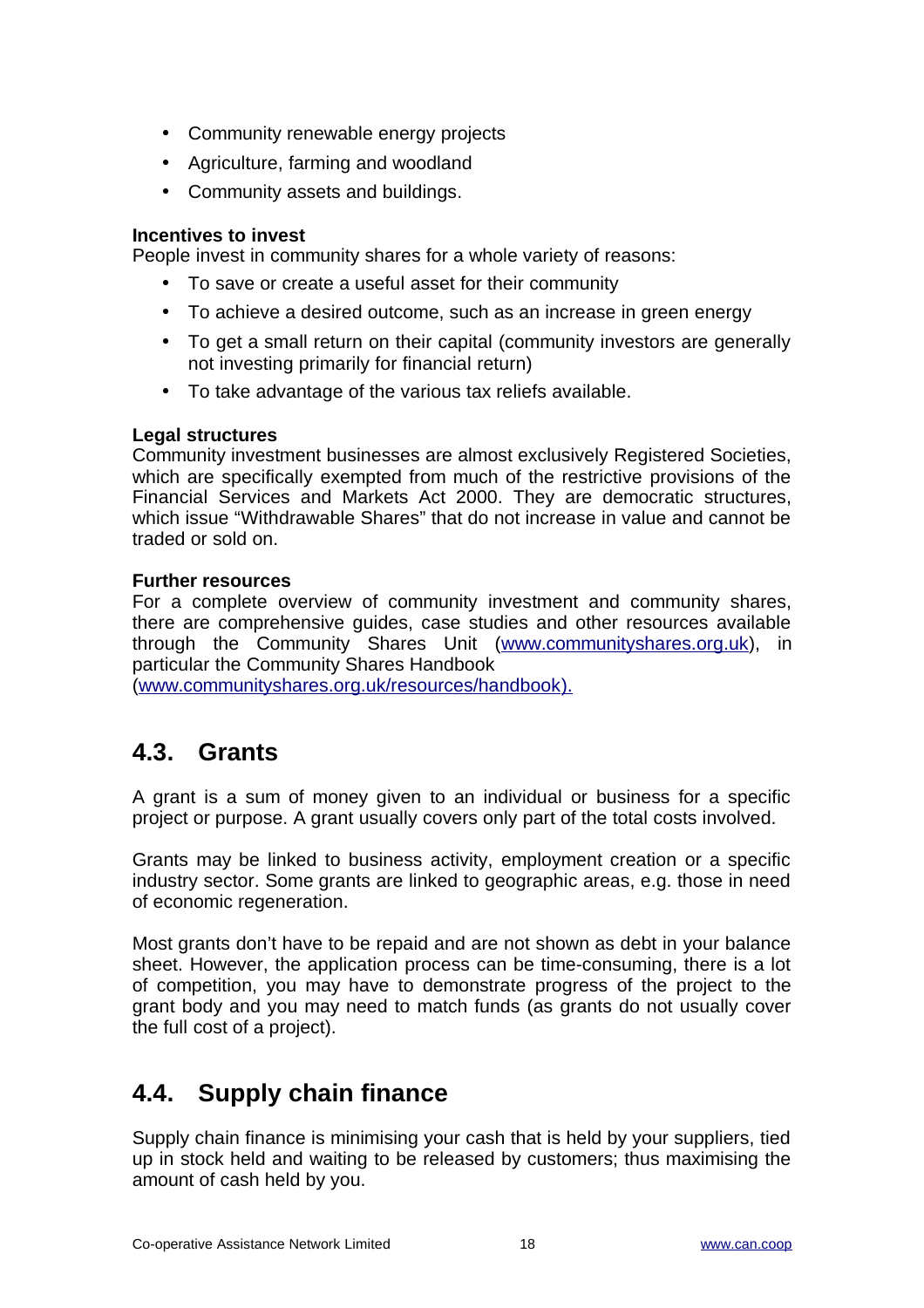Supply chain finance is perhaps the most common form of financing used by social businesses. Through maximising the amount of cash in your business, there may be no need to look at financing from external sources.

If we look at the cash to cash cycle of the typical enterprise, we see that cash is paid out on staff costs and material costs before it is received back from customers. The money that is tied up in stock and work in progress plus what customers owe for earlier deliveries is the working capital requirement of an enterprise. The more an enterprise expands the greater its turnover and the greater the working capital requirement will be. Many enterprises have failed because they have missed this simple point and despite operating profitably and marketing successfully have been unable to raise the cash to pay for inputs, leading to dislocation, low productivity, and loss making.

Working capital can be kept to a minimum through good management. Work backwards around the cash to cash cycle to see where you can make an impact.

#### **Credit control**

Credit control on debtors is obviously a very important area of work. The key elements are:

- Clear terms of trade
- Negotiate special small supplier status with the corporate customers
- Cultivate a good relationship with workers in the finance department of customers while making sure that they know they will get polite yet determined follow up if they go over time
- Discounts for prompt payment (built into the original price of course)
- Penalties for late payment (all backed by the terms of trade documentation).

#### **Factoring**

In trades where large invoices are issued and the trade norm is for a long period of time to elapse before payment it may be worth considering factoring. A factoring company will pay a large proportion of invoice value (normally around 85%) immediately and then collect the money from customers forwarding the balance after fees are deducted. This removes credit control from your concern and hands it over to experts; it also brings a lot of the debtor balanced straight into cash where you need it. It costs money. The improvement in cash flow is once and for all, the cost goes on forever because you never dare drop out of the system and lose a month's cash flow. Think hard before getting addicted.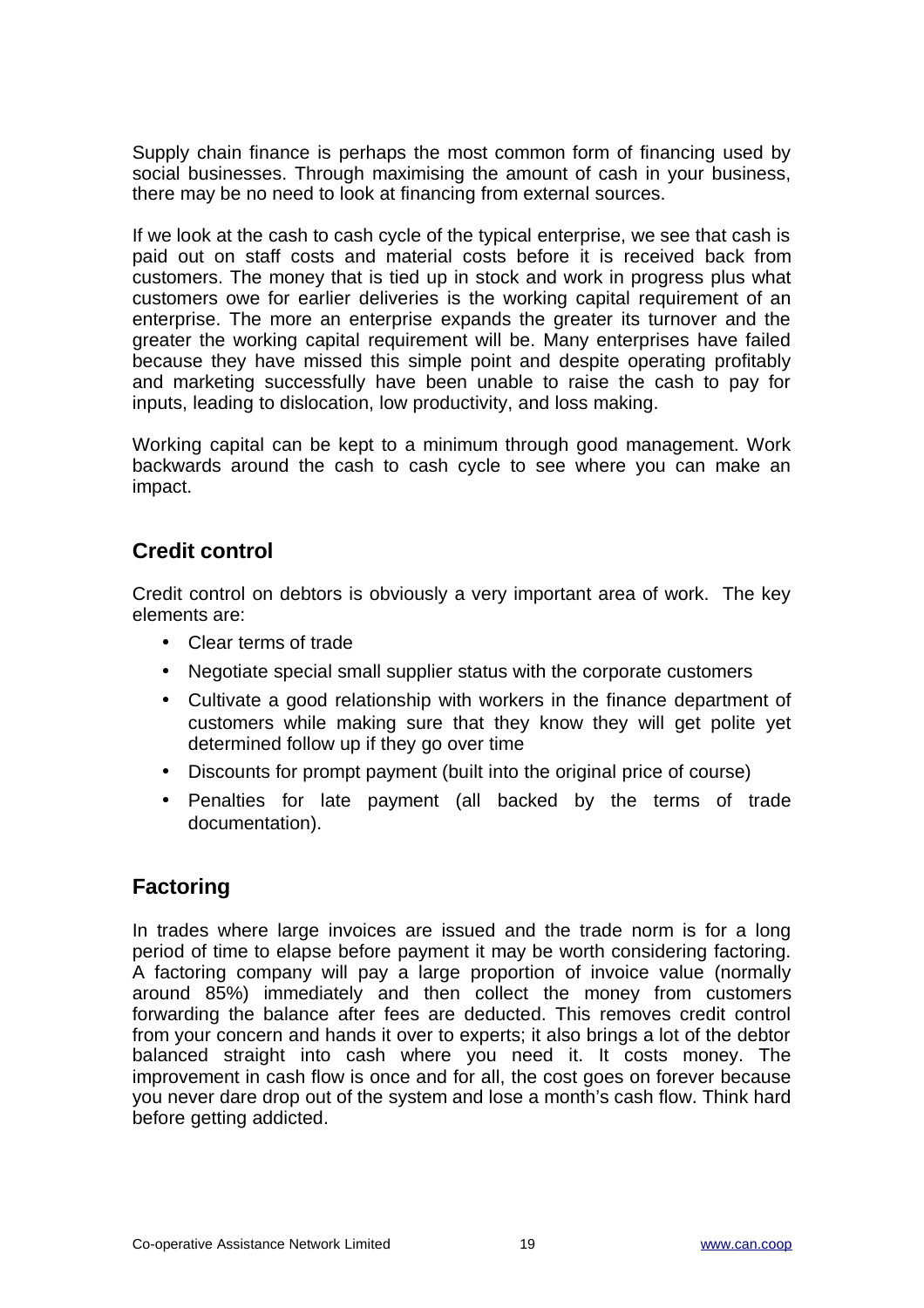### **Invoicing**

Invoicing can be a make or break area also. Obviously, accuracy is important since overcharges will usually be spotted, lead to customer dissatisfaction and delayed payment whilst undercharges will also be noticed and cause loss of image but will generally not be brought to your attention thus wiping out your profits. The way in which invoicing is carried out can make an important difference to the cash balances. Is the liaison between the person in charge of the project and the person who generates the invoices perfect? Does the person who raises invoices always know the minute that the project is finished, the goods despatched, whatever, and is getting the invoice out immediately their highest priority in life? It has been known for invoices to go out to have languished on the desk while workers have received pay cheques late. Does the person who raises the invoice have good information about when stage payments can be invoiced for? Time is money and cash flow is king.

#### **Finished stock / or stock for sale**

Is the level of stock sufficient to meet demand (you cannot make profits on what is not available to sell) or is the level too high? There is a right and proper rate at which a product should turn over or it should not be held in stock and existing examples should probably be turned back into money even at a discounted stock clearance price. There is a right and proper level, based upon demand versus rate of production or ordering time for the stock level of any item. To go beyond this is laziness and the result is money tied up in wasting space. Of course management time also costs. A simple computer programme or home-made routine might help.

#### **WIP**

Work in progress (the value of partly completed jobs where value has been added, money is tied up but not invoice has yet been issued) is more difficult to interfere with from a financial point of view since production management have consideration about the best use of human power, equipment, space which requires enough juggling without interference from the financial management team. If the message that getting jobs out and invoiced is one of the priorities worth entering into the juggling equations, then the cash flow implications can be enormous. Also, work can be stuck in work in progress simply because no one has got around to raising a sales invoice. Getting the invoice out quickly should bring the cash in sooner and release cash stuck in the cash to cash cycle.

#### **JIT**

Stock holding of inputs is often an area of weakness. Get everybody to understand the JIT (just in time) principle – that a supply should be there when you need it but that it doesn't help having it hanging around because you will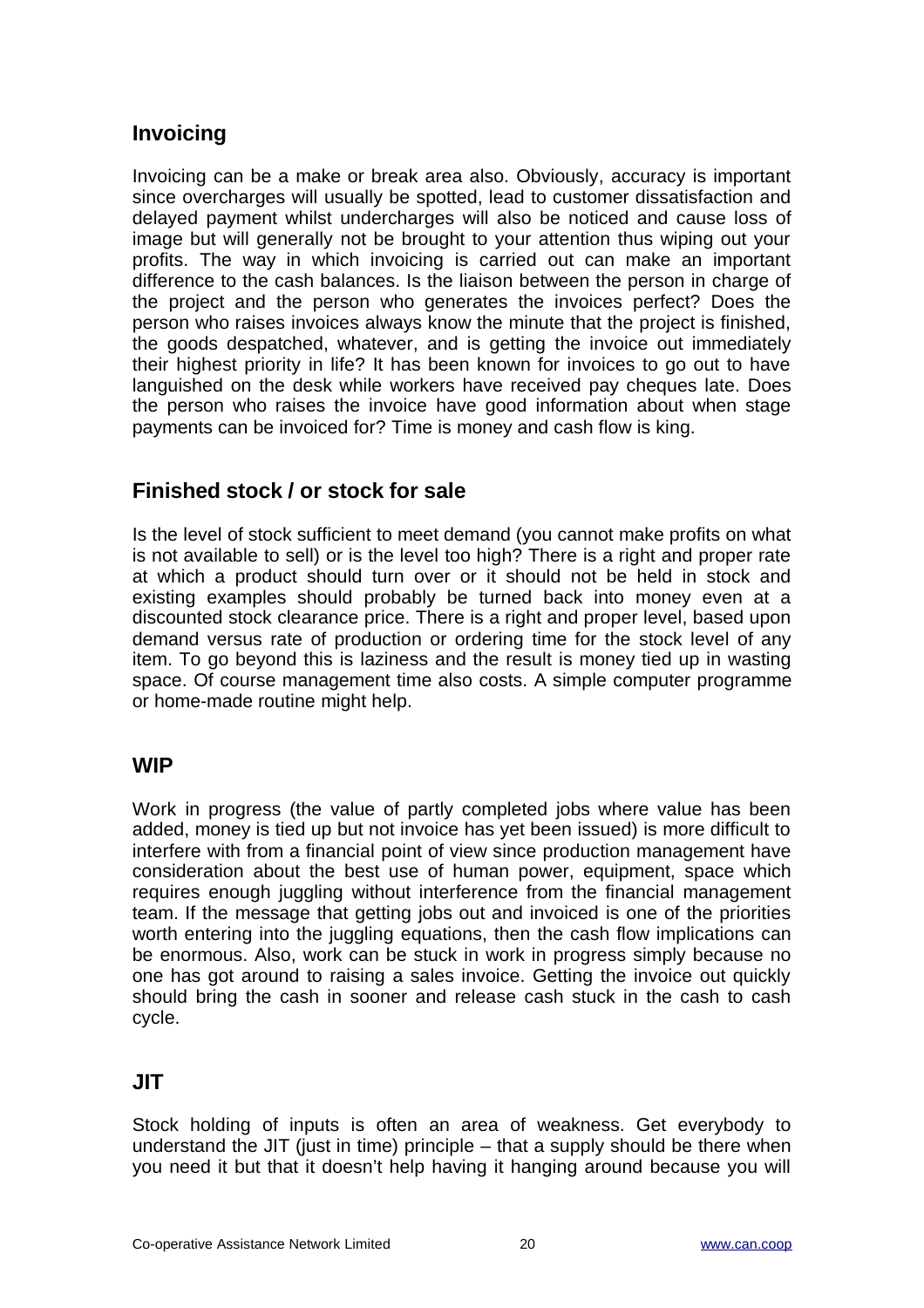need it sometime. Carrying material stock is often a sign of lack of effort in organising things to arrive when they are needed or of ordering in quantity to save having to do it again in a few weeks time. The discount is often not worth the space it takes up never mind the cash it ties up.

#### **Creditor management**

Creditor management is an area of activity as important as debtor management. An enterprise should always endeavour to be an honourable customer and pay accounts as they fall due. Ethical behaviour is actually appreciated and makes good enterprise sense. You will receive attention before the naughty enterprises. However, we should be assertive in obtaining the best possible terms of trade from suppliers and these should be kept under review.

#### **Pay on account**

Get everything dealt with on account as much as possible, for example an account with a local garage rather than filling up the tank using cash. If people have to travel on enterprise give them a company credit card; this means that travel bills, hotel bills can be paid over a month in arrears rather than issuing cash up front.

### <span id="page-20-1"></span>**4.5. Crowdfunding**

Crowdfunding (also known as crowd financing or crowd sourced capital) is a form of business angel investment. Usually conducted online, it allows a number of investors to individually invest smaller amounts of money into a business. The individual investments are then pooled together to help a business reach its funding target.

Crowdfunding can be a good option for businesses that have struggled to raise finance through loans or other conventional funding methods, but you should make sure your idea is protected before putting it onto a crowdfunding website.

### <span id="page-20-0"></span>**4.6. Social investment**

Social investment is equity in a social business where the investor expects a social return as well as a financial return. Whilst some social investors will take a governance role in the social business being invested in, they often don't and most social investment to date has been debt finance. Apart from the delivery of a social return, social investment works the same as any normal debt or equity finance, although there are investment products such as Social Impact Bonds that are being developed specifically for the social investment market as a novel mechanism to deliver public services.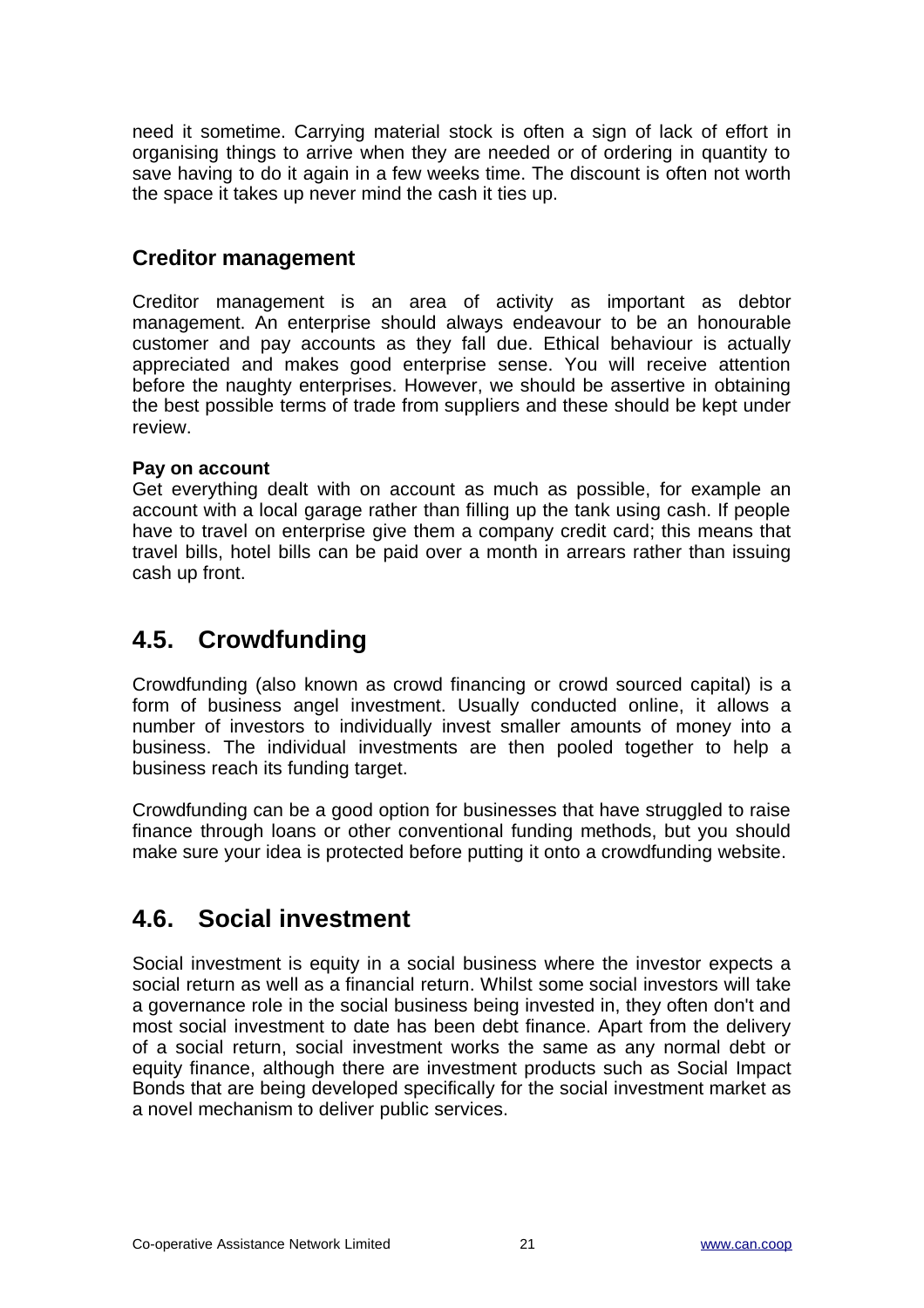#### **Social investors**

There are a large range of social investors from philanthropic angel investors to government sponsored funds, ethical banks and charitable funds which are now willing to invest their capital funds in social business. Whilst requiring a social return on investment, social investors will generally be as diligent as more traditional investors in assessing the business that you are asking them to invest in. Indeed charitable trusts looking to invest will often take a more cautious approach to risk.

#### **Further resources**

Much of the growth in social investment has been driven by Big Society Capital [\(www.bigsocietycapital.com\)](http://www.bigsocietycapital.com/), an independent financial institution with a social mission, set up to help grow the social investment market in the UK. BSC have many useful resources, including a comprehensive list of funds, for those considering social investment.

The Big Lottery [\(www.biglotteryfund.org.uk\)](http://www.biglotteryfund.org.uk/) have produced an excellent guide, Social Investment Explained, which can be downloaded from their website.

The Social Investment Business [\(www.sibgroup.org.uk\)](http://www.sibgroup.org.uk/) has resources and a list of its own funds.

Community Investment Fund [\(www.wcva.org.uk\)](http://www.wcva.org.uk/). The Wales Council for Voluntary Action maintains a fund to provide loan finance to social businesses and the third sector in general.

Social Impact Bonds [\(www.socialfinance.org.uk\)](http://www.socialfinance.org.uk/). For an overview of SIBs visit the website of Social Finance, a not for profit organisation exploring social finance solutions to social problems.

### <span id="page-21-0"></span>**4.7. Venture capitalists and business angels**

Venture capitalists and business angels provide finance to start up and growth enterprises.

Business angel investors are individuals who are investing their own personal funds into a potentially rewarding business opportunity.

Venture capitalists are companies that use other people's money, which they have raised by offering investors the chance to take part in a fund that is then used to buy shares in a private company (i.e. a company that is not listed on the stock exchange).

These investors are certainly not angels of mercy but they may take an active role in your business and can be a useful source of knowledge, mentoring and contacts. The standard relationship is between a small enterprise that has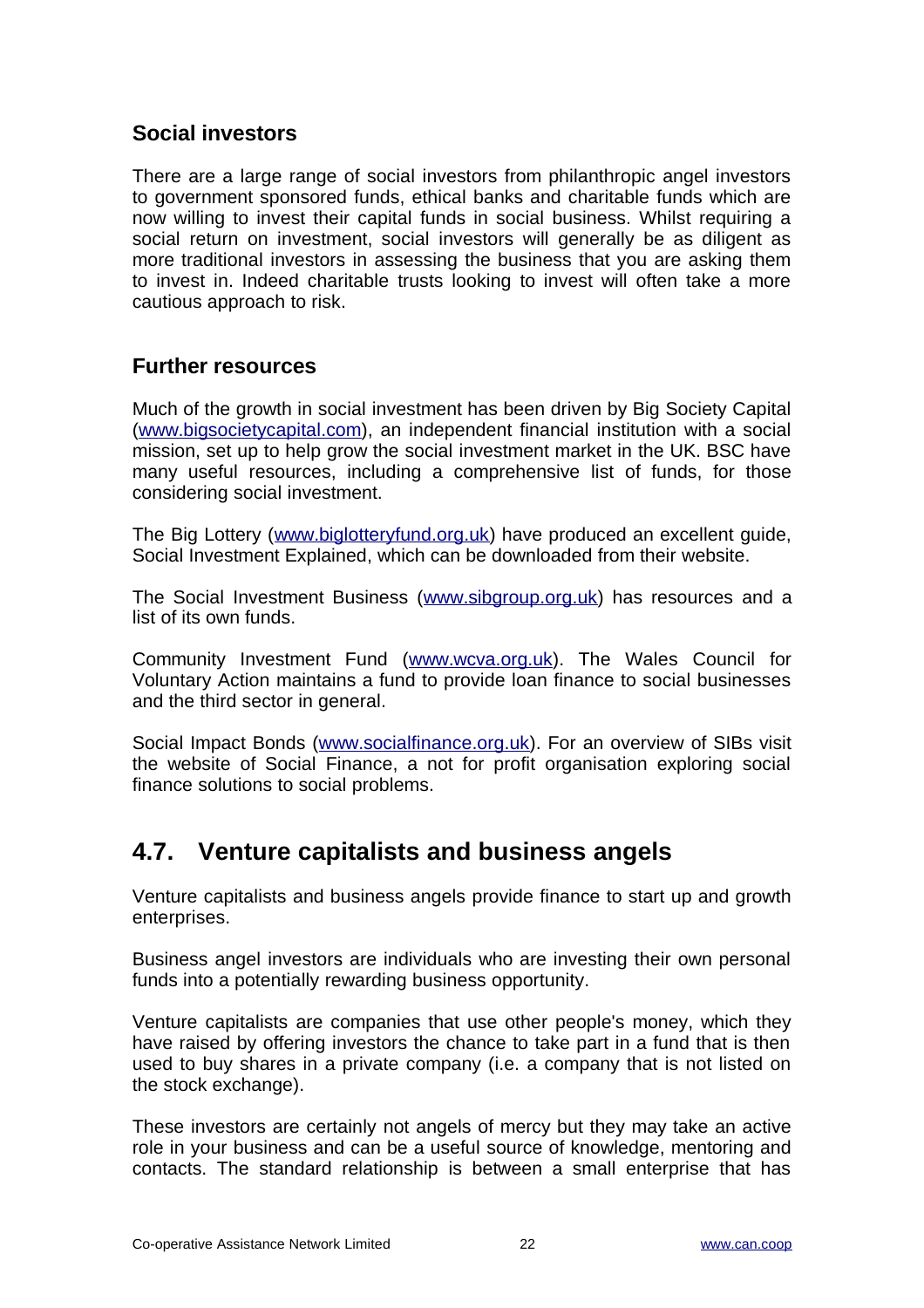proved product and market but is unable to finance establishment or expansion and a venture capitalist looking for high profits. The high profits are justified by the risk that investors in small enterprises take. The few that are very successful generate enormous equity growth, so the venture capitalists are trying to pick winners in a high-risk environment.

Here are some thoughts on the appropriateness of this source of finance to social businesses:

Venture capitalists and business angels usually require:

- A well balanced and qualified management team (preferably experienced in their trade and in working together)
- A seat on the board
- A large stake in the enlarged equity created by adding their cash to the balance sheet (often 50%)
- The right to cash in their stake after a few years
- A system of valuing that equity stake related to the performance of the company
- Ceiling on salary increases
- The right to take control of the company if the existing management does not deliver the performance targets specified in the enterprise development plan.

All the above add up to loss of control, surrender of cash profits generated for the foreseeable future and a problem in raising buy-out funding in a few years time. It is broadly unacceptable to people involved in social businesses. This type of finance is really geared to the aspiration of small enterprise owners who are looking to the possibility of say an OFEX (the UK stock exchange for shares in small companies) flotation in a few years time.

Before we dismiss the idea of capital partners altogether, there is always the thought that we could come up with our own set of criteria for capital partners. Here are the criteria set recently by a co-operative:

- No more than 25% of members to be capital participants
- One member one vote
- At least 75% of members to be worker members
- Minimum investment to qualify for membership as investor member £10,000
- Minimum term of investment five years, withdrawal of investment must be accompanied by resignation as member
- Investors to receive expenses for attendance at Co-op meetings
- Investors to receive payment for work done on behalf of the enterprise at agreed salary rate
- Investors to receive agreed minimum rate of return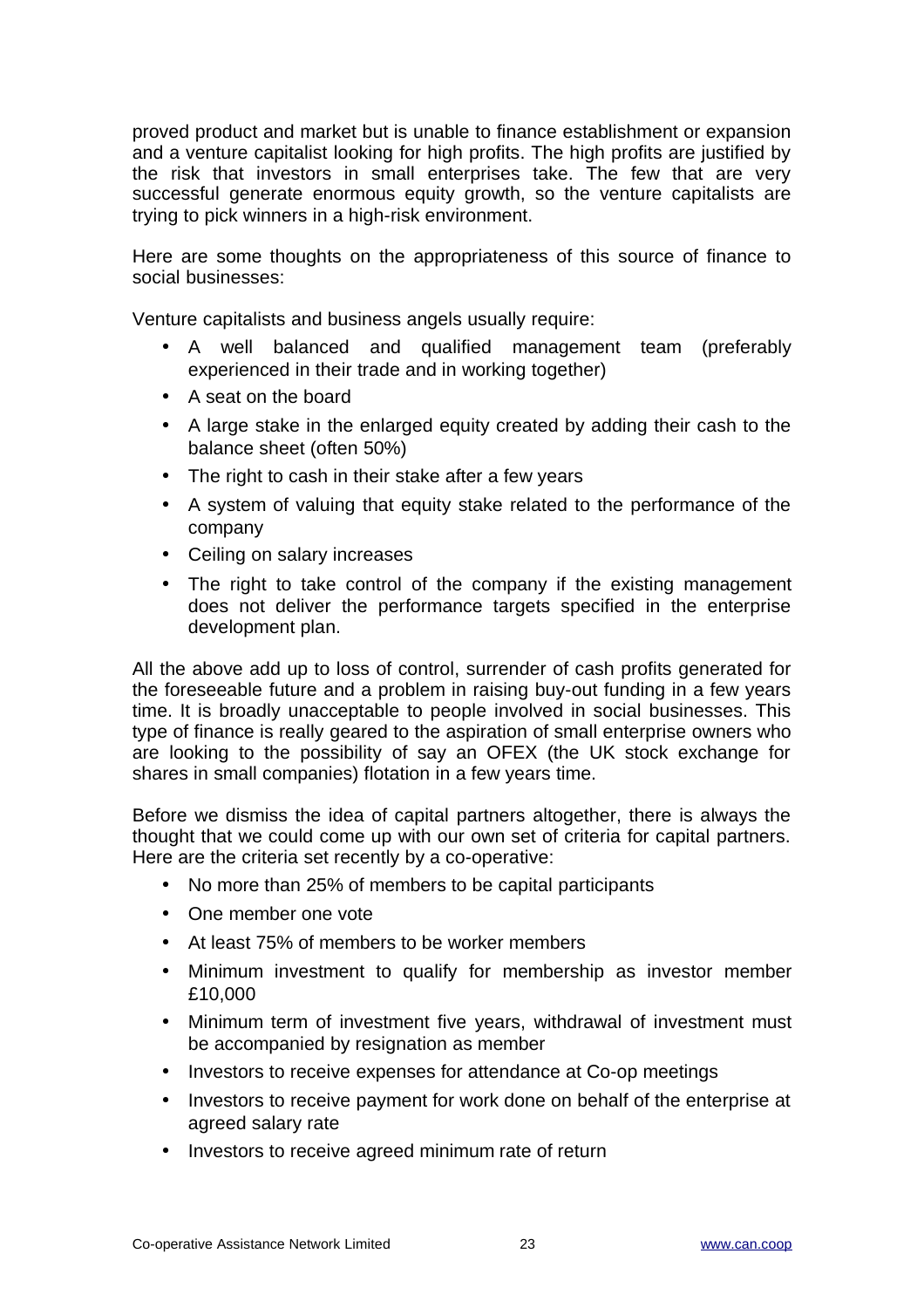• Investors additionally to share in profit distribution at the average rate for worker members per £10,000 invested.

And yes, investors did come forward.

The new social enterprise specific corporate structure "Community Interest Company Limited by Shares"

[\(www.gov.uk/government/organisations/office-of-the-regulator-of-community-int](http://www.gov.uk/government/organisations/office-of-the-regulator-of-community-interest-companies) [erest-companies\)](http://www.gov.uk/government/organisations/office-of-the-regulator-of-community-interest-companies) provides for an investor-led model of social enterprise. There is a cap on distribution of dividend; a maximum of 35% of the net profits can be set aside to reward investors (known as the "maximum aggregate dividend cap"). Previously in addition to the maximum aggregate dividend cap, dividends paid to any individual were not allowed to exceed a rate of return on their investment equivalent to 20% of the paid-up value of the share (i.e. no more than 20% return on investment); this "dividend per share cap" has now been removed (from 1/10/2014).

The balance between inside control, outside control, usage of outside resources, enfranchisement and disenfranchisement is not easy to get right. The best process is probably to decide what would be best for your own enterprises and then offer it to see if anyone is interested. You never know until you ask.

### <span id="page-23-0"></span>**4.8. Reinvestment of retained profits**

Clearly the optimum form of finance. An enterprise that is making profits can reinvest them to further improve profitability and balance sheet strength (i.e. further increase the value of the business without the commitment of liabilities).

Before forming an investment strategy that relies too heavily on this source, recheck and discount the basis upon which profit forecasts are made. If this is a new enterprise what exactly is the confidence level of the projections? Very few enterprises make profits in the first two or three years of trading which is usually spent learning the trade and finding the market. In fact many enterprises fail just as they prove that they have a product, a market and potential for profit-making simply because of shortage of working capital. More mature enterprises can look back on their own record of actual against predicted and base estimations on the emerging pattern. The pattern is usually an uphill struggle through break-even point (the point in time or number of units sold at which the business becomes financial viable and the revenue equals the total costs) over three or four years and then on to modest but gradually improving profits.

There are decisions to make about the level of reinvestment from profits as they are generated. Sharing profits is one of the ways enterprises justify their existence and retain the loyalty of members. 100% reinvestment forever means there is no financial reward for good performance.

Financing any business solely from retained profits is a prudent way of running a business but it can mean that seizing some opportunities is not possible and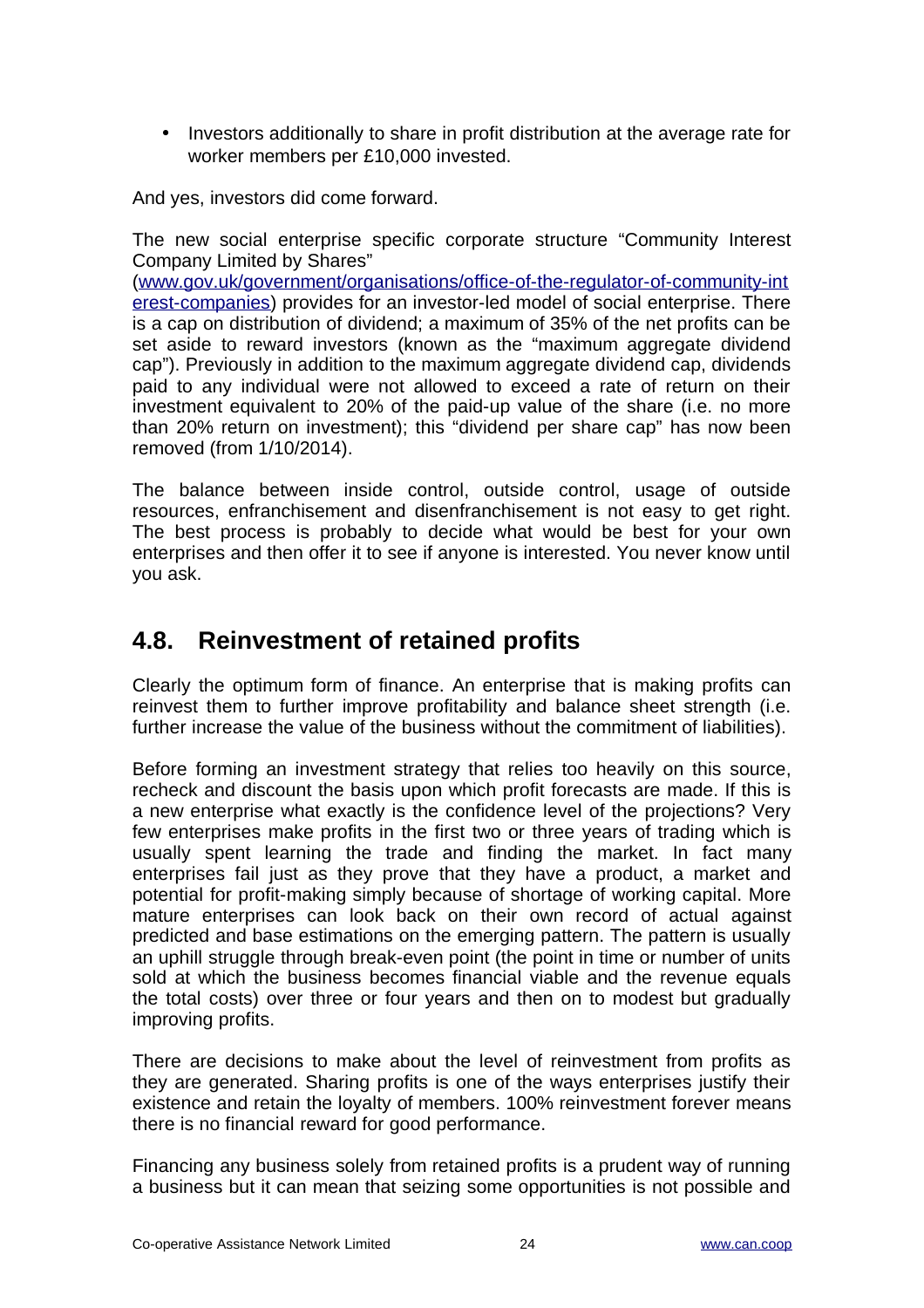the chance to increase profitability and thus financial or social returns must be passed up. For example, investment in machinery that will enable twice as much production for the same level of labour may offer the chance of the machinery paying for itself in a year and subsequently the increased turnover will boost profits. If insufficient retained profits are available, without using other forms of financing, it would not be possible to take advantage of this excellent opportunity.

### <span id="page-24-0"></span>**4.9. Member / stakeholder investments**

A stakeholder is a person, group or organisation that has an interest (financial, social or environmental) in an organisation. Key stakeholders are employees, customers, suppliers, investors, community, bank, lenders, partner organisations and government. One or more of these groups of stakeholders may make up the membership of a social business and have democratic member control over the organisation. The members or the other stakeholders may wish to invest in the social business in order that it can better achieve what it is setting out to achieve.

Such member / stakeholder investment is good for the social business. It shows faith and commitment, important in the assessment of other investors. If invested as shares, the investment shows right down the bottom of the page on the balance sheet (rather than showing as a liability as a loan would, equity investment shows up along side retained profit as cash that belongs to the business with no imminent requirement to be repaid) and makes the gearing ratios (the proportion of the business "owned" by outsiders v. insiders) safer. It is the next best thing to retained profits. It reduces dependency on outside investors and does wonders for your credit rating (evaluation of the timely repayment ability of an individual or business) with suppliers.

Of course there is a lot of resistance to investing actual cash on the part of people who may also be investing vast quantities of sweat equity (underpaid or volunteer working time) or other stakeholders who might be focused on what the enterprise should do for them, or their community or raising money for their charitable purpose rather than on what investment is required. However, if the stakeholders want secure employment, achievement of social purpose, future revenue streams then they need to think about what they need to put in to make it happen.

Particularly in the start up or early stages of enterprise development this can be a critical part of the equation of a balanced investment strategy. Based on your own members investments or the business's own retained profits, you can look to lever in outside investment. When funds are to be levered one has to start somewhere, to have something to ask the first outsider to match before turning to the second to match again. One start-up recently was peopled by four unemployed people each of whom reckoned they had zero pennies available to them. Three boot sales of accumulated life debris, one sale of a caravan, one downgrading of a car and the sale of a gold bracelet later there was £6,000 in the pot. Other start up and expansions have been financed by: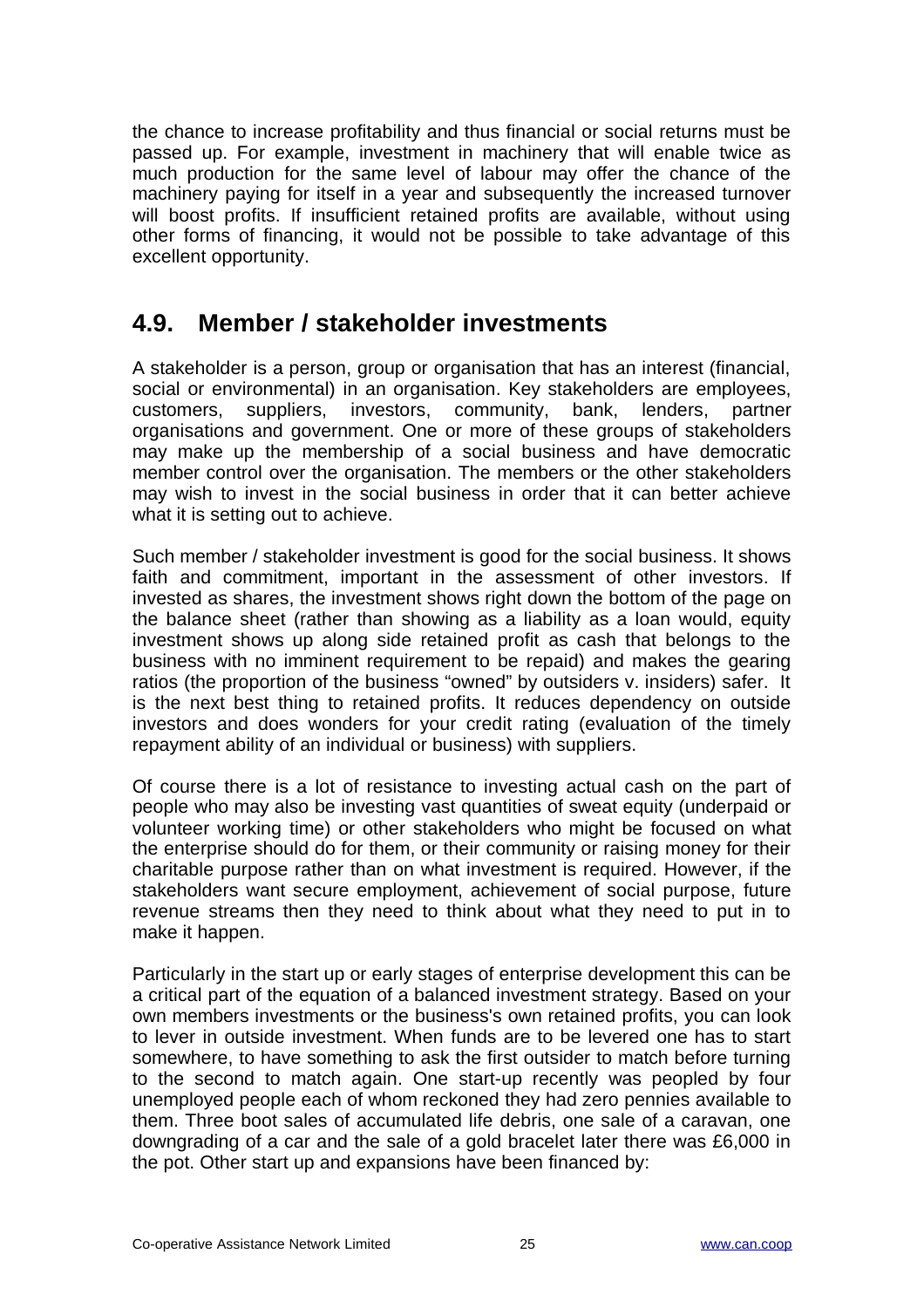- Three months of window cleaning
- Dinner parties where the guests paid restaurant prices
- Mortgages on life insurance policies
- Personal loans from the bank
- Digging a trench
- Doing work for other enterprises that held the pay back until it was required.

### <span id="page-25-1"></span>**4.10. Finance from friends and family**

You should both get professional advice if the amounts involved are substantial. This will help you both consider factors objectively, without feeling under pressure and to reach a decision that you feel comfortable with. Many accountants will also advise on the issues and will draw up an agreement.

If you and your funding provider(s) agree to proceed, formalise the arrangement with a written agreement. This will help prevent future misunderstandings and provide a solid basis for the business relationship.

A loan agreement should cover the loan size and terms, the repayment plan and interest rates. Investment agreements are more complex and should include the amount invested, the allocation of profits and shares and the roles and responsibilities of both parties. You should seek professional advice to help you draft any written agreements.

### <span id="page-25-0"></span>**4.11. Collective solutions**

Enterprises are allowed to co-operate with each other. Among the ideas that could be worth pursuing are:

- Collective buying of capital items that everybody wants but no one enterprise can justify for themselves alone (e.g. training equipment)
- Setting up Enterprise Credit Unions: A saving and borrowing club. Invest your surpluses, draw down loans when you need to re-equip.
- Setting up local loan schemes. Give local people the opportunity to invest in a scheme to lend to local enterprises, thus spreading their risk while allowing them to do the right thing with their money.
- Setting up Mutual Guarantee Schemes. These collect small regular savings from members into a pool. The pool is then used to guarantee loans given to members by a Bank. Since the risk is spread the pool fund can be used to quarantee many different loans at the same time thus making many times the amount of deposits available as secured borrowing to members.
- Finding common needs and making applications as a group to the DfBERR (Department for Business, Enterprise and Regulatory Reform;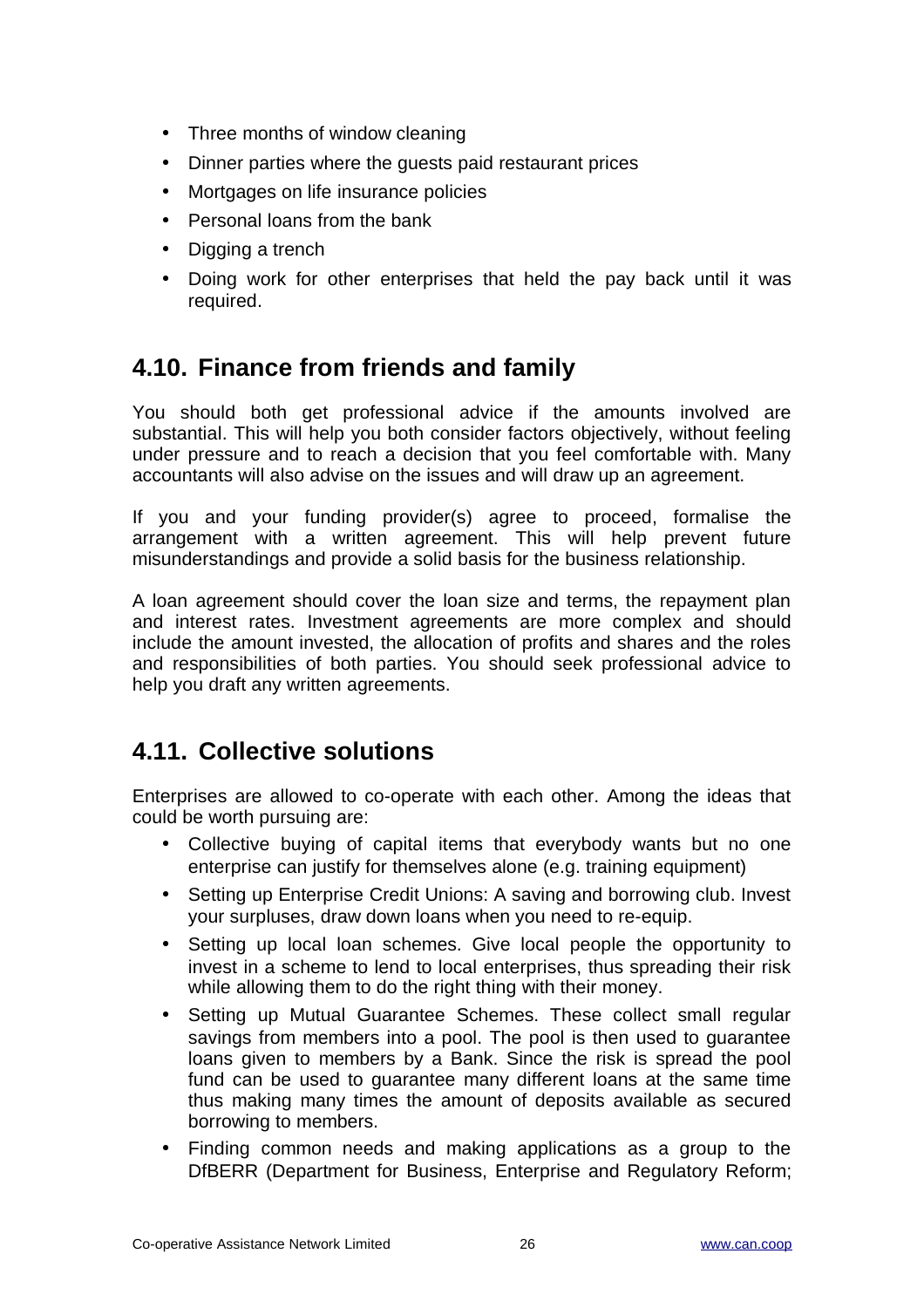was DTI), Learning and Skills Councils, European Funds to obtain finance to meet those needs. Especially useful for schemes to obtain training, employing people from excluded groups or to support product development, especially innovative, high-tech products.

# <span id="page-26-0"></span>**5. A balanced investment strategy**

#### **Balanced use of capital**

The fixed capital investment (money that is invested in assets of durable nature for repeated use over a long period) part of an investment strategy tends to be the most obvious and the most easily quantified. It is also the easiest to raise finance for since investment can to some extent be secured against these capital goods. For this reason these investments tend to receive an undue share of attention when it comes to raising finance. The result can be an unbalanced investment strategy with investment in productive capacity under-utilised because under-investment in invisibles (e.g. investment in skills, market development and product development) means there is insufficient skill to make full use of it, insufficient market development to keep it fully occupied or under-investment in working capital (the cash available for day-to-day operations of an organisation) means no cash to purchase the inputs required to feed it. As with most aspects of enterprise management, a good investment strategy is about balance, harmony, and synergy. It is better to do a small amount well and thoroughly than a large amount in a costly and unbalanced fashion.

#### **Balanced introduction of capital**

Similarly an investment strategy should be phased in a way to make it easily assimilated by the organisation and suited to its growth pattern. This requires a balanced strategy over a period of years. Long-term planning does help minimise mistakes that often occur when enterprises allow their investment strategies to be dictated by reaction to apparent bottlenecks, one by one on a case-by-case basis. Often the result of such investments is to reveal a further weakness elsewhere rather than increase productivity thus realising little or no return on capital employed.

#### **Balanced sourcing of capital**

An enterprise needs to spread its sources of finance across a range of options in order to ensure that it does not effectively fall under the control of some outside organisation, even if it is the nice, friendly bank down the road. Balancing the sources of investment is as important as balancing its use across the enterprise and across time.